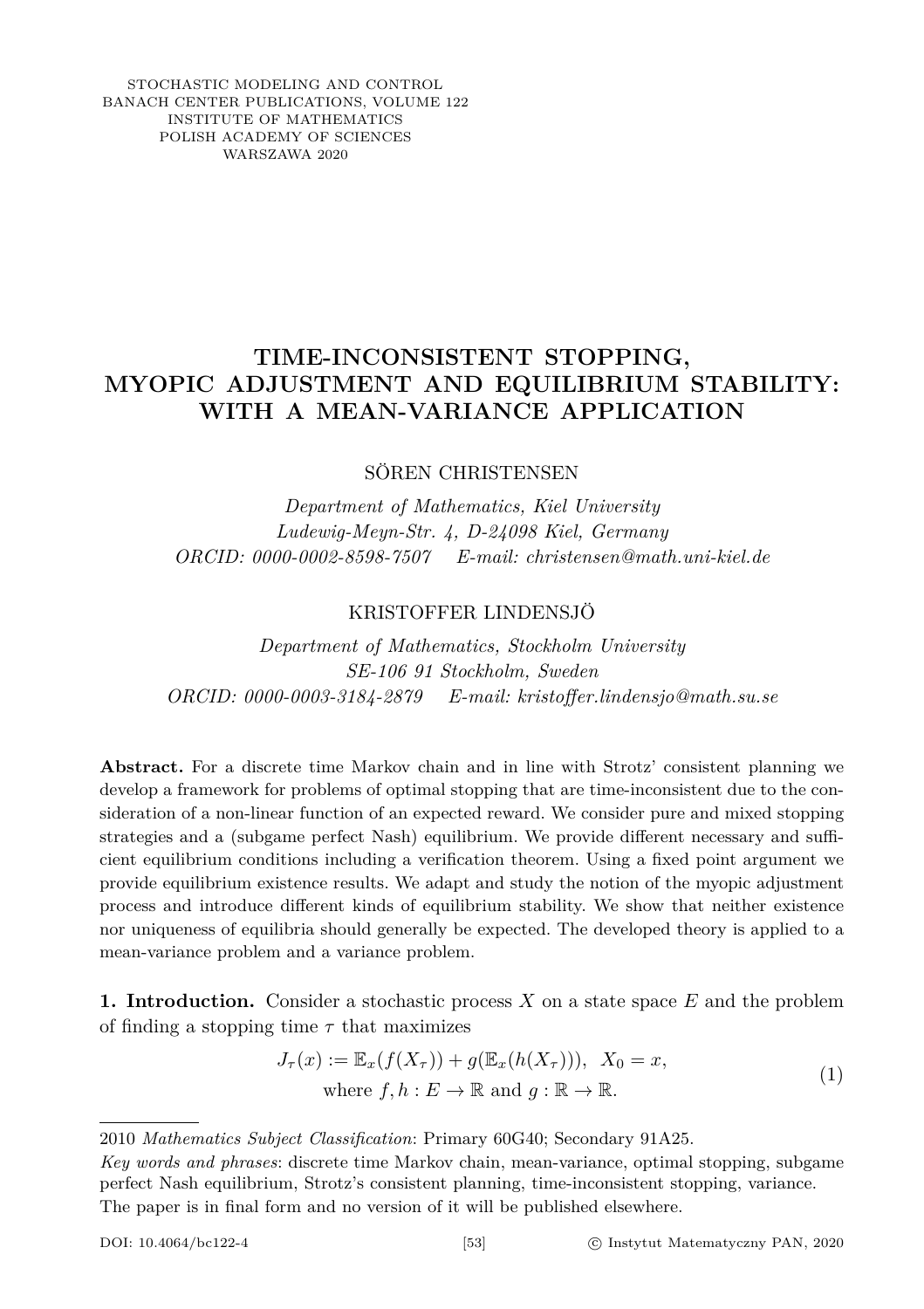This problem is in general time-inconsistent in the sense that if a stopping rule is optimal for a particular initial value x then it is generally not optimal for  $x' \neq x$ ; the reason being that *g* may be non-linear. Note that we may formulate both mean-variance and variance stopping problems as special cases of [\(1\)](#page-0-0), see Section [6.](#page-13-0)

The consistent planning approach to time-inconsistent problems pioneered by Strotz and Selten  $[45, 46, 48]$  $[45, 46, 48]$  $[45, 46, 48]$  corresponds — in a stopping problem context — to viewing  $(1)$ from the perspective of a person who decides when to stop *X* but whose preferences, due to the time-inconsistency, change as *X* evolves; and therefore [\(1\)](#page-0-0) is viewed as an intrapersonal non-cooperative stopping game. The approach is formalized by formulating an appropriate mathematical definition of a subgame perfect Nash equilibrium. We refer to e.g. [\[8,](#page-21-0) [13,](#page-22-0) [15,](#page-22-1) [38\]](#page-23-3) for more comprehensive interpretations of the equilibrium approach to time-inconsistent problems.

The present paper is structured as follows. In Section [1.1](#page-1-0) we motivate the study of time-inconsistent stopping by formulating three types of problems that are studied in finance and economics and review some of the related literature. In Section [2](#page-3-0) we define mixed and pure stopping strategies and the equilibrium. In Section [2.1](#page-5-0) we show that the definition of equilibrium coincides with standard optimality when the problem is timeconsistent (i.e. when  $q = 0$  in [\(1\)](#page-0-0)). In Section [3](#page-6-0) we derive several results with necessary and sufficient equilibrium conditions including a verification theorem. In Section [4](#page-9-0) we provide a fixed point problem characterization of equilibrium and related equilibrium existence results. In Section [5](#page-11-0) we adapt and study the notion of a myopic adjustment process. We also define and study different notions of equilibrium stability. In Sections [6.1](#page-13-1) and [6.2](#page-17-0) the developed theory is applied to mean-variance and variance optimization. In Section [6.1.2](#page-15-0) we show that an equilibrium does not necessarily exist and if it does then it is not necessarily unique. In Section [7](#page-19-0) we discuss the framework of the present paper in relation to the literature. The appendix contains some technical results.

<span id="page-1-0"></span>**1.1. Time-inconsistency in economics & related literature.** In order to motivate the study of time-inconsistent stopping problems in general we here present three simple examples which correspond to time-inconsistent problems commonly studied in finance and economics. Similar presentations are contained in [\[13,](#page-22-0) [15\]](#page-22-1) while [\[8,](#page-21-0) [38\]](#page-23-3) present these problems in a regular stochastic control framework. Note that of the three kinds of problems described in this section only mean-variance optimization can directly be studied within the framework of the present paper. In [\[15\]](#page-22-1) we develop a general framework for the equilibrium approach to time-inconsistent stopping problems of the type in the present paper for a one-dimensional diffusion. We remark that time-inconsistent problems can also be studied using the pre-commitment approach and the dynamic optimality approach. In the context of the present paper the pre-commitment approach corresponds to maximizing [\(1\)](#page-0-0) for a particular *x*. The dynamic optimality approach was invented in [\[42,](#page-23-4) [43\]](#page-23-5) and corresponds to choosing a strategy that is optimal with respect to all present states.

*Mean-variance optimization.* In a stopping problem context the mean-variance problem can be motivated with the following example. Suppose an investor wants to sell an asset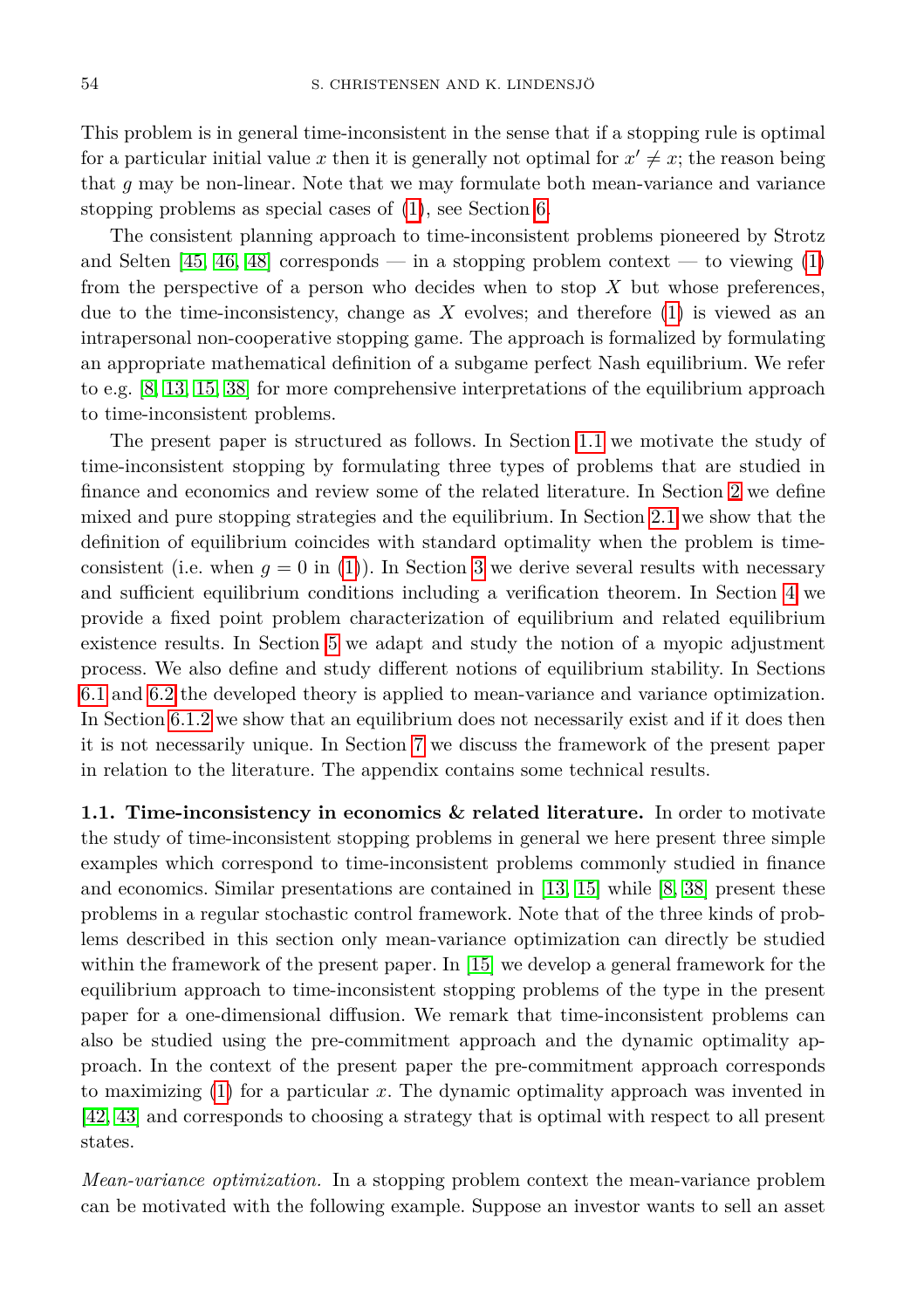whose price follows a stochastic process *X*. Suppose the investor wants, for any particular *x*, to use a selling strategy, i.e. a stopping time  $\tau$ , that maximizes

$$
\mathbb{E}_x(X_\tau) - \gamma \text{Var}_x(X_\tau),
$$

for a fixed parameter  $\gamma > 0$  corresponding to risk aversion. The interpretation is that the investor wants a large expected payoff but is averse to risk measured in terms of selling price variance. A mean-variance stopping problem is studied in Section [6.1.](#page-13-1) In [\[15,](#page-22-1) Section 4.2] a mean-variance stopping problem for a geometric Brownian motion is studied using the equilibrium approach. In [\[3\]](#page-21-1) a mean-standard deviation and mean-variance stopping problem for a discrete time Markov chain is studied using the equilibrium approach; we remark that a main part of [\[3\]](#page-21-1) considers *liquidation strategies*, whose interpretation, in the context of an asset selling problem, is that the investor may sell the asset over several time periods. In [\[42\]](#page-23-4) a mean-variance stopping problem for a geometric Brownian motion is studied using a precommitment approach and the dynamic optimality approach. We note that there is a large literature on mean-variance optimization especially for regular stochastic control (often corresponding to dynamic asset portfolio selection), see e.g. [\[5,](#page-21-2) [6,](#page-21-3) [9,](#page-21-4) [15,](#page-22-1) [16,](#page-22-2) [18,](#page-22-3) [26,](#page-22-4) [35,](#page-23-6) [36,](#page-23-7) [37,](#page-23-8) [43,](#page-23-5) [44,](#page-23-9) [50,](#page-23-10) [51,](#page-23-11) [53,](#page-23-12) [56\]](#page-23-13).

*Endogenous habit formation.* An example of this kind of problem is a version of the asset selling problem introduced above corresponding to

$$
\mathbb{E}_x(F(X_\tau,x)),
$$

where  $F(\cdot, x)$  is a utility function parametrized by x. The interpretation is that the current price of the asset determines the utility function of the investor. In [\[13\]](#page-22-0) we develop a general framework for the equilibrium approach to time-inconsistent stopping problems of the endogenous habit formation type for a continuous time Markov process and in [\[13,](#page-22-0) Example 5.8] an endogenous habit formation asset selling problem is studied. Endogenous habit formation is also studied in e.g. [\[7,](#page-21-5) [19,](#page-22-5) [21,](#page-22-6) [55\]](#page-23-14).

*Non-exponential discounting.* An example of this kind of problem is the version of the asset selling problem corresponding to

$$
\mathbb{E}_{t,x}(\delta(\tau-t)F(X_{\tau})),
$$

where  $\delta(\cdot)$  is a non-exponential discounting function (i.e. a non-increasing function taking values in  $[0, 1]$  with  $\delta(0) = 1$ ). Non-exponential discounting stopping problems are studied in [\[4,](#page-21-6) [28,](#page-22-7) [32,](#page-22-8) [31\]](#page-22-9). They can also be studied within the continuous time framework of [\[13\]](#page-22-0). Non-exponential discounting is also studied in e.g. [\[1,](#page-21-7) [2\]](#page-21-8).

Now we mention some other related problems studied in the recent literature. A timeinconsistent stopping problem under model ambiguity is studied using the equilibrium approach in [\[30\]](#page-22-10). Conditional optimal stopping is studied using the equilibrium approach in [\[40\]](#page-23-15). Precommitment and naive strategies for optimal exit times for gambling are studied in [\[27\]](#page-22-11). Optimal stopping under probability distortion is studied with a precommitment approach in [\[52\]](#page-23-16). In [\[29\]](#page-22-12) a general framework for naive and equilibrium strategies for time-inconsistent stopping problems for a diffusion is developed and applied to probability distortion. The principle of smooth pasting for a particular problem is considered in [\[49\]](#page-23-17). [\[20\]](#page-22-13) studies a framework under a general preference structure. A version of the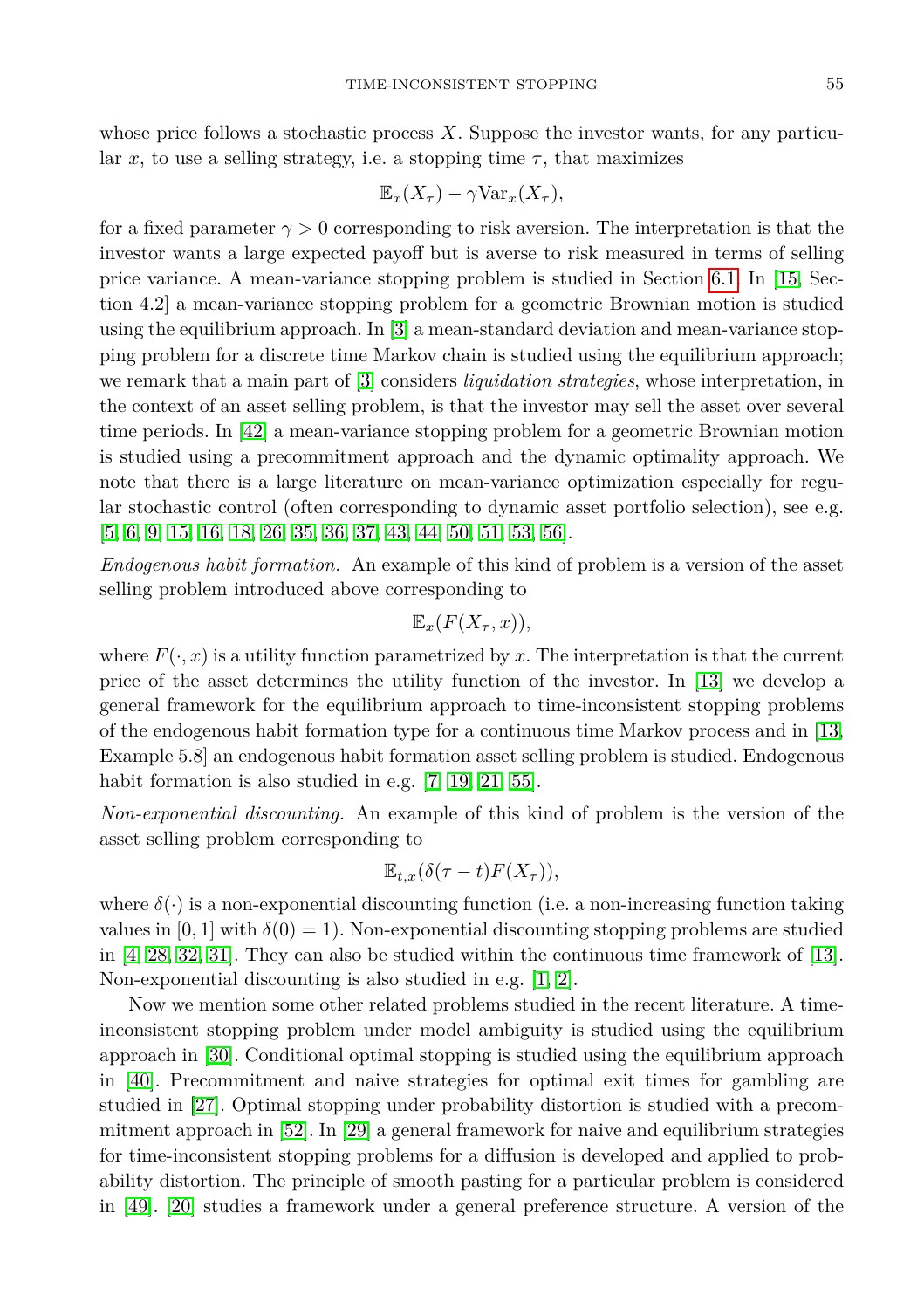classical dividend problem with a time-inconsistent restriction is studied in [\[14\]](#page-22-14) using both the precommitment and consistent planning approach.

Further references to the literature are found throughout the paper. A recent survey of time-inconsistent stochastic control is [\[54\]](#page-23-18).

<span id="page-3-0"></span>**2. Problem formulation.** We consider the time-inconsistent stopping problem [\(1\)](#page-0-0) for a discrete time strong time-homogeneous Markov chain  $X = \{X_n\}, n \in \mathbb{N}_0$ , taking values in a finite state space E with N elements. We also consider a stochastic process  $\{Y_n\}$ ,  $n \in \mathbb{N}_0$ , where each  $Y_n$  is uniformly distributed on [0,1] and independent of X and of every  $Y_k$ ,  $k \neq n$ . We denote by  $\mathbb{P}_x$  the measure under which  $X_0 = x \in E$  a.s. The associated expectations are denoted by E*x*.

As a notational convenience we consider an ordering of the state space *E* and identify *N*-dimensional vectors, for instance **p**, with functions on the state space, i.e.

$$
\mathbf{p} = (p_{x_1}, p_{x_2}, \dots, p_{x_{N-1}}, p_{x_N})^T = (p_x)_{x \in E}.
$$

DEFINITION 2.1 (Mixed stopping strategies). A vector  $\mathbf{p} \in [0,1]^N$  is said to be a *mixed* (*Markov*) *stopping strategy* and

$$
\tau_{\mathbf{p}} := \min\{n \ge 0 : Y_n \le p_{X_n}\}\
$$

is said to be a *mixed* (*Markov*) *strategy* (*profile*) *stopping time*.

Note that  $\tau_p$  is a stopping time with respect to the filtration  $\sigma(X_0, \ldots, X_n, Y_0, \ldots, Y_n)$ ,  $n \in \mathbb{N}_0$ .

DEFINITION 2.2 (Pure stopping strategies). A mixed stopping strategy **p** is said to be a *pure stopping strategy* if  $\mathbf{p} \in \{0,1\}^N$ .

Remark 2.3 (Interpretation). For a mixed stopping strategy **p** and any *n* the conditional probability of stopping *X* at *n*, *before* having observed  $Y_n$ , given that *X* has not been stopped before *n*, is  $p_{X_n}$ . In this sense a stopping strategy **p** corresponds to using the random variable *Y<sup>n</sup>* as a randomization device for the stopping decision made at *n*. Note that the randomization device can be interpreted as flipping a biased coin at each *n* and stopping at *n* if the outcome is, say, heads, where the probability of heads is  $p_y$  if the observed state is  $X_n = y$ . For a pure stopping strategy the conditional probability of stopping *X* at *n* given that *X* has not been stopped before *n* is either one or zero; and in this sense the decision to stop or not at *n* depends only on the payoff relevant quantity  $X_n$ without randomization. For a more thorough description of the game theory terms used in this section in another time-inconsistent stopping context see [\[13\]](#page-22-0).

Remark 2.4. Note that **p** is a complete specification of the strategies of all players in the game and that **p** is in this sense a strategy profile, although we refer to **p** as a stopping strategy to be more in line with the existing literature.

<span id="page-3-1"></span>Since the distribution of  $\tau_{\mathbf{p}}$  is determined by **p** we typically perform the analysis of the present paper from the viewpoint of stopping strategies **p**. Hence, instead of  $J_{\tau_{\mathbf{p}}}(x)$ we write  $J_{\mathbf{p}}(x)$ , cf. [\(1\)](#page-0-0).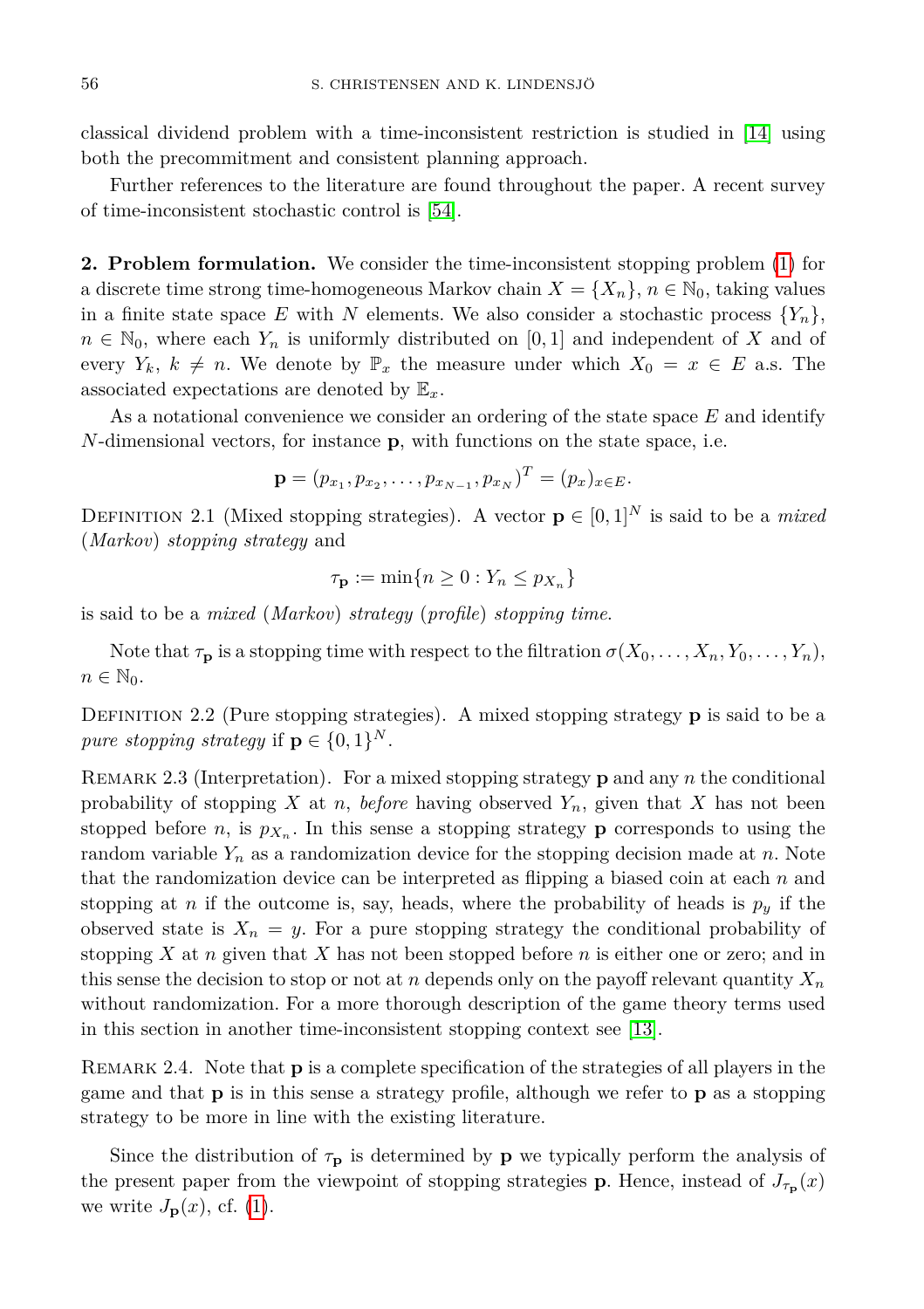DEFINITION 2.5 (Equilibrium). A stopping strategy  $\hat{\bf{p}}$  is said to be a (*subgame perfect Nash*) *equilibrium* if

$$
J_{\hat{\mathbf{p}}}(x) \geq qf(x) + (1-q)\mathbb{E}_x(\mathbb{E}_{X_1}(f(X_{\tau_{\hat{\mathbf{p}}}})))
$$
  
+  $q(qh(x) + (1-q)\mathbb{E}_x(\mathbb{E}_{X_1}(h(X_{\tau_{\hat{\mathbf{p}}}}))))$ , for all  $q \in [0,1]$  and all  $x \in E$ . (EqI)

The equilibrium is said to be *pure* if  $\hat{\mathbf{p}}$  is pure. If  $\hat{\mathbf{p}}$  is an equilibrium then  $\tau_{\hat{\mathbf{p}}}$  is said to be the (*corresponding*) *equilibrium stopping time* and  $J_{\hat{p}}$  is said to be the (*corresponding*) *equilibrium value function*.

REMARK 2.6 (Interpretation). The interpretation of the expression in the right hand side of  $(EqI)$  — or equivalently of  $K(x, q, \hat{\mathbf{p}})$ , see [\(3\)](#page-4-0) and  $(EqII)$ –[\(EqIV\)](#page-4-1) below — is that it is the value obtained at *x* when stopping at *x* with probability *q* given that the strategy  $\hat{p}$ is used subsequently. The interpretation of the expression in the left hand side of  $(EqI)$ – [\(EqIII\)](#page-4-1) is that it is the value obtained at x when using the strategy  $\hat{\mathbf{p}}$  given that  $\hat{\mathbf{p}}$  is used subsequently. The interpretation of an equilibrium  $\hat{\mathbf{p}}$  is therefore that, for each x, there is the *possibility* to deviate from  $\hat{\mathbf{p}}$  at *x* in the sense of using any other biased coin — cf. *q* in [\(EqI\)](#page-3-1) — to determine whether to stop *X* at the present time or not; but that such a deviation is never preferred to using  $\hat{p}_x$  given that  $\hat{p}$  is used at all subsequent dates.

This paper is devoted to the question of how to find equilibria as defined above. Throughout the paper we suppose the following assumptions hold:

<span id="page-4-4"></span>ASSUMPTION 2.7. The function  $g : \mathbb{R} \to \mathbb{R}$  in [\(1\)](#page-0-0) is continuous.

<span id="page-4-2"></span>ASSUMPTION 2.8. *X* is an absorbing Markov chain; that is, for each  $X_0 = x \in E$ , there is (at least) one absorbing state in *E* that *X* reaches with positive probability in a finite number of steps.

We use the convention

$$
f(X_{\tau}) := \lim_{n \to \infty} f(X_n) \text{ and } h(X_{\tau}) := \lim_{n \to \infty} h(X_n) \text{ on } \{\tau = \infty\},\
$$

where the limits exist due to Assumption [2.8,](#page-4-2) and the notation

$$
\phi_{\mathbf{p}}(x) := \mathbb{E}_x(f(X_{\tau_{\mathbf{p}}})) \text{ and } \psi_{\mathbf{p}}(x) := \mathbb{E}_x(h(X_{\tau_{\mathbf{p}}})),
$$
\n(2)

which implies that

<span id="page-4-3"></span><span id="page-4-0"></span>
$$
J_{\mathbf{p}}(x) = \phi_{\mathbf{p}}(x) + g(\psi_{\mathbf{p}}(x)).
$$

We remark that if  $p_x = 0$  for each  $x \in E$  then  $\tau_p = \infty$  a.s. meaning that X is never stopped. However, in this case *X* eventually reaches an absorbing state by Assumption [2.8](#page-4-2) and therefore stops in this sense. We remark the related fact that  $\phi_{\bf p}$  and  $\psi_{\bf p}$  are independent of the value of  $p_x$  whenever  $x$  is an absorbing state.

We also use the notation

$$
K(x, q, \mathbf{p}) := qf(x) + (1 - q)\mathbb{E}_x(\phi_{\mathbf{p}}(X_1)) + g(qh(x) + (1 - q)\mathbb{E}_x(\psi_{\mathbf{p}}(X_1))).
$$
 (3)

<span id="page-4-1"></span>We now provide three equivalent equilibrium definitions that will be used in the sequel.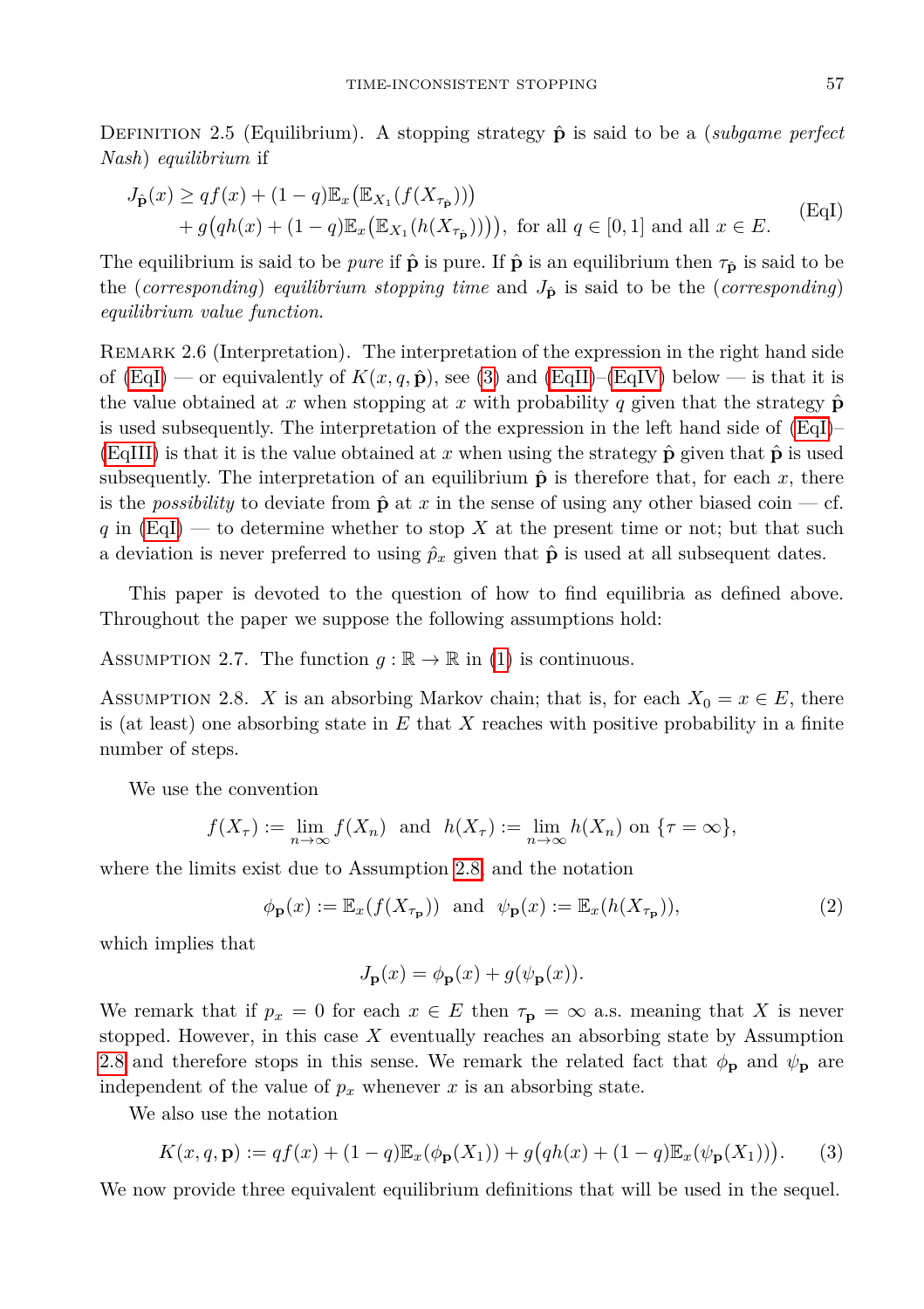Proposition 2.9. *Each one of the following conditions is equivalent to the equilibrium condition* [\(EqI\)](#page-3-1):

$$
\phi_{\hat{\mathbf{p}}}(x) + g(\psi_{\hat{\mathbf{p}}}(x)) \ge K(x, q, \hat{\mathbf{p}}), \text{ for all } q \in [0, 1] \text{ and all } x \in E. \tag{EqII}
$$

$$
\phi_{\hat{\mathbf{p}}}(x) + g(\psi_{\hat{\mathbf{p}}}(x)) = \max_{q \in [0,1]} K(x, q, \hat{\mathbf{p}}), \text{ for all } x \in E.
$$
 (EqIII)

$$
\hat{p}_x \in \arg\max_{q \in [0,1]} K(x,q,\hat{\boldsymbol{p}}), \text{ for all } x \in E. \tag{EqIV}
$$

*Proof.* Use the notation [\(2\)](#page-4-3) and [\(3\)](#page-4-0) to see that the first result holds. The second and third results follow from the first result and the observation that if we set  $q = \hat{p}_x$  in [\(EqII\)](#page-4-1) then equality is attained, cf. Lemma [A.1.](#page-20-0)  $\blacksquare$ 

Remark 2.10. It is possible to slightly relax Assumptions [2.7](#page-4-4) and [2.8](#page-4-2) at the cost of increasing the amount of technical details. In particular, the discussion of the case  $\tau_{\bf p} = \infty$ is getting more difficult without absorbing states. Here, a careful definition of limits of the form  $\lim_{n\to\infty} f(X_n)$  is necessary. We have chosen not to include this discussion in order to focus on the main ideas and not overburden the presentation.

However, introducing a discount factor solves this issue. This is directly possible in the framework introduced above. Indeed, if we start with a general Markov chain *X* on *E* with possibly no absorbing states, we consider the associated geometrically killed Markov chain *X* on  $E \cup {\Delta}$  with killing rate  $q \in (0,1)$ , where  $\Delta$  is an isolated point such that all rewards are 0 in  $\Delta$ . Then,  $\tilde{X}$  fulfills Assumption [2.8](#page-4-2) and, when we assume that  $g(0) = 0$ without loss of generality,

$$
\tilde{J}_{\tau}(x) := \mathbb{E}_x(f(\tilde{X}_{\tau})) + g(\mathbb{E}_x(h(\tilde{X}_{\tau}))) = \mathbb{E}_x(q^{\tau}f(X_{\tau})) + g(\mathbb{E}_x(q^{\tau}h(X_{\tau}))).
$$

The choice to consider a finite state space has been made in order to not overburden the paper with technical details; in particular, we expect it to be possible to consider a countably infinite state space, at the cost of increasing the amount of technical details, regarding e.g. how Assumption [2.8](#page-4-2) should in this case be formulated.

<span id="page-5-0"></span>**2.1. The time-consistent case.** If we consider a standard stopping problem, corre-sponding to maximization for [\(1\)](#page-0-0) with  $q = 0$ , then an equilibrium stopping time has the desirable property of being characterized as an — in the usual sense — *optimal* stopping time:

<span id="page-5-1"></span>THEOREM 2.11. *Suppose*  $g = 0$ . Then,  $\tau_{\hat{p}}$  is an equilibrium stopping time for [\(1\)](#page-0-0) if and *only if*  $\tau_{\hat{p}}$  *is an optimal stopping time for* [\(1\)](#page-0-0).

*Proof.*  $g = 0$  implies that the equilibrium condition [\(EqI\)](#page-3-1) can be written as

$$
J_{\hat{\mathbf{p}}}(x) \geq qf(x) + (1-q)\mathbb{E}_x\big(J_{\hat{\mathbf{p}}}(X_1)\big), \text{ for all } q \in [0,1] \text{ and all } x \in E,
$$

or equivalently as

$$
J_{\hat{\mathbf{p}}}(x) \ge \max\{f(x), \mathbb{E}_x(J_{\hat{\mathbf{p}}}(X_1))\}, \text{ for all } x \in E.
$$

We find that  $J_{\hat{\mathbf{p}}}(x)$  is an equilibrium value function if and only if (i)  $J_{\hat{\mathbf{p}}}(x)$  is excessive for *X*, (ii)  $J_{\hat{\mathbf{p}}}(x)$  majorizes  $f(x)$ , and (iii)  $J_{\hat{\mathbf{p}}}(x) = \mathbb{E}_x(f(X_{\tau_{\hat{\mathbf{p}}}}))$ ; i.e. if and only if  $J_{\hat{\mathbf{p}}}(x)$ is the optimal value function of the problem  $(1)$  with  $g = 0$  (by well-known results from the general theory of optimal stopping, see e.g. [\[47\]](#page-23-19)).  $\blacksquare$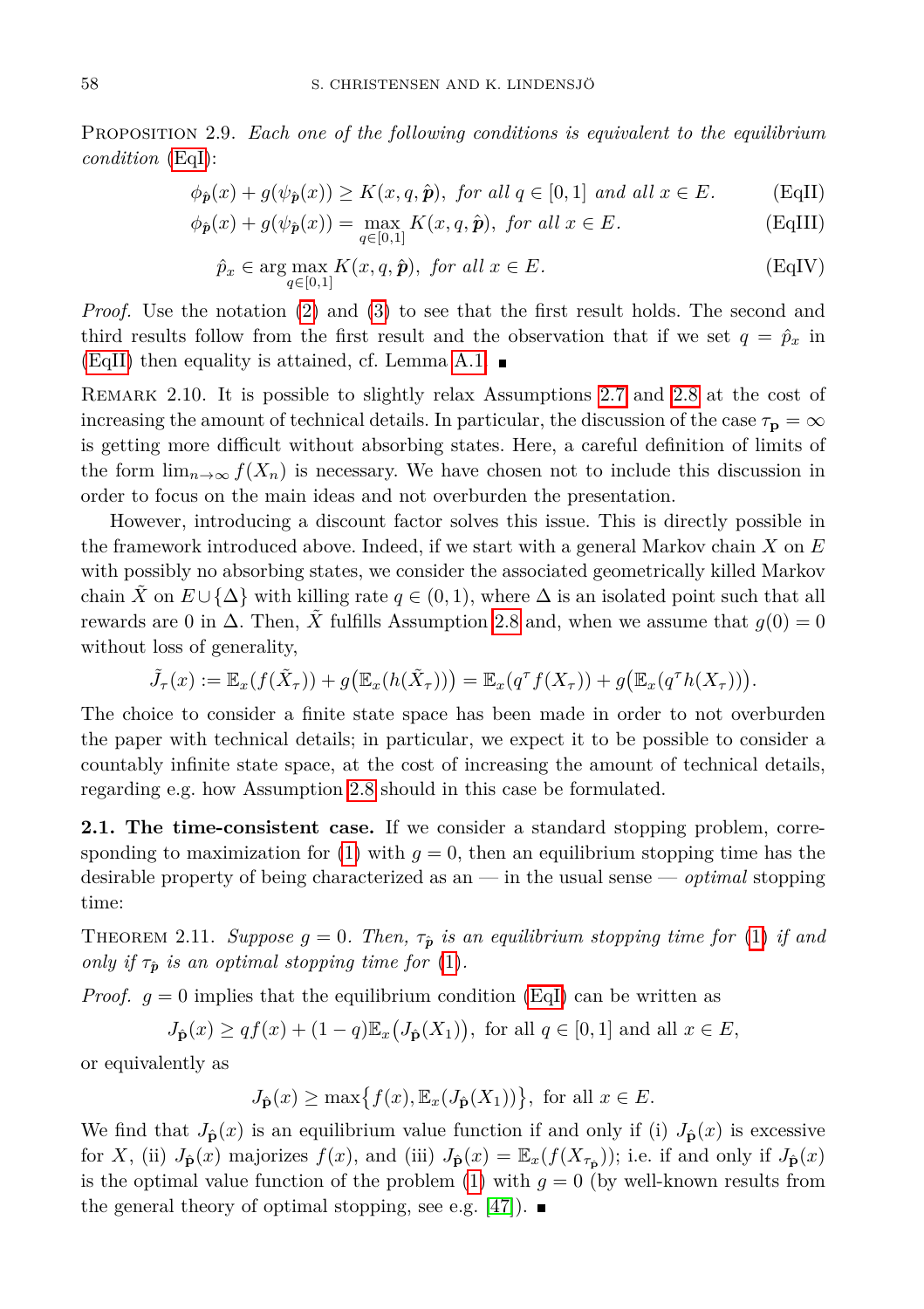<span id="page-6-3"></span><span id="page-6-2"></span><span id="page-6-1"></span>

<span id="page-6-0"></span>**3. Necessary and sufficient equilibrium conditions.** It is instructive to note that the right hand side of the equality in  $(EqIII)$ , or equivalently  $(EqIV)$ , is for each fixed *x* and  $\hat{\mathbf{p}}$  an elementary optimization problem of a function  $[0,1] \rightarrow \mathbb{R}$ , cf. [\(3\)](#page-4-0); which in particular can be written as

$$
\max_{q \in [0,1]} \{ qc_1 + (1-q)c_2 + g(qc_3 + (1-q)c_4) \},\
$$

where  $c_1, \ldots, c_4$  are constants (depending on x and  $\hat{\mathbf{p}}$ ). Using this observation we immediately obtain:

<span id="page-6-6"></span>THEOREM 3.1.

• *Suppose g in* [\(1\)](#page-0-0) *is differentiable. Then, a necessary condition for a stopping strategy*  $\hat{p}$  *to be an equilibrium is that, for each*  $x \in E$ *, the following inequalities hold and* (*at least*) *one of them holds with equality*:

$$
\phi_{\hat{p}}(x) + g(\psi_{\hat{p}}(x)) \ge f(x) + g(h(x))\tag{4}
$$

$$
\phi_{\hat{\mathbf{p}}}(x) + g(\psi_{\hat{\mathbf{p}}}(x)) \ge \mathbb{E}_x(\phi_{\hat{\mathbf{p}}}(X_1)) + g(\mathbb{E}_x(\psi_{\hat{\mathbf{p}}}(X_1)))
$$
\n(5)

$$
|f(x) - \mathbb{E}_x(\phi_{\hat{p}}(X_1)) + g'(\hat{p}_x h(x) + (1 - \hat{p}_x) \mathbb{E}_x(\psi_{\hat{p}}(X_1)))
$$
  
 
$$
\times (h(x) - \mathbb{E}_x(\psi_{\hat{p}}(X_1)))| \ge 0.
$$
 (6)

• *Suppose g in* [\(1\)](#page-0-0) *is twice differentiable. Then, a necessary condition for a stopping strategy*  $\hat{\boldsymbol{p}}$  *to be an equilibrium is that for each*  $x \in E$  *with*  $\hat{p}_x \in (0,1)$  (*if such points exist*)*,*

$$
g''(\hat{p}_x h(x) + (1 - \hat{p}_x) \mathbb{E}_x(\psi_{\hat{p}}(X_1))) \leq 0.
$$

*Proof.* Inequalities [\(4\)](#page-6-1) and [\(5\)](#page-6-2) are obtained by setting  $q = 1$  and  $q = 0$  in [\(EqII\)](#page-4-1), re-spectively. Inequality [\(6\)](#page-6-3) is trivial. If none of  $(4)$ – $(6)$  holds with equality then  $\hat{p}_x$  cannot satisfy  $(EqIV)$ ; to see this use e.g. that  $(6)$  is essentially a first order condition for the maximization in [\(EqIV\)](#page-4-1). Hence, the first result holds. The second result is proved similarly; it is essentially a second order condition for the maximization in [\(EqIV\)](#page-4-1).  $\blacksquare$ 

We now provide an equilibrium verification theorem.

DEFINITION 3.2. Two functions  $\phi : E \to \mathbb{R}$  and  $\psi : E \to \mathbb{R}$  are said to be a *solution to the characterizing equation* if, for all  $x \in E$ ,

$$
\phi(x) + g(\psi(x))
$$
\n
$$
= \max_{q \in [0,1]} \{ qf(x) + (1-q) \mathbb{E}_x(\phi(X_1)) + g(qh(x) + (1-q) \mathbb{E}_x(\psi(X_1))) \},
$$
\n
$$
\phi(x) = \hat{q}_x f(x) + (1 - \hat{q}_x) \mathbb{E}_x(\phi(X_1)),
$$
\n
$$
\psi(x) = \hat{q}_x h(x) + (1 - \hat{q}_x) \mathbb{E}_x(\psi(X_1)),
$$
\n(7)

<span id="page-6-5"></span>where

 $\hat{q}_x$  is the maximal constant in the set of maximizers in [\(7\)](#page-6-4). (8)

THEOREM 3.3 (Verification). *Suppose two functions*  $\phi$  *and*  $\psi$  *constitute a solution to the characterizing equation. Then, any vector*  $\hat{\mathbf{q}} = (\hat{q}_x)_{x \in E}$ , with  $\hat{q}_x$  *defined in* [\(8\)](#page-6-5)*, is an equilibrium whose equilibrium value function is given by*

<span id="page-6-4"></span>
$$
J_{\hat{q}}(x) = \phi(x) + g(\psi(x)).
$$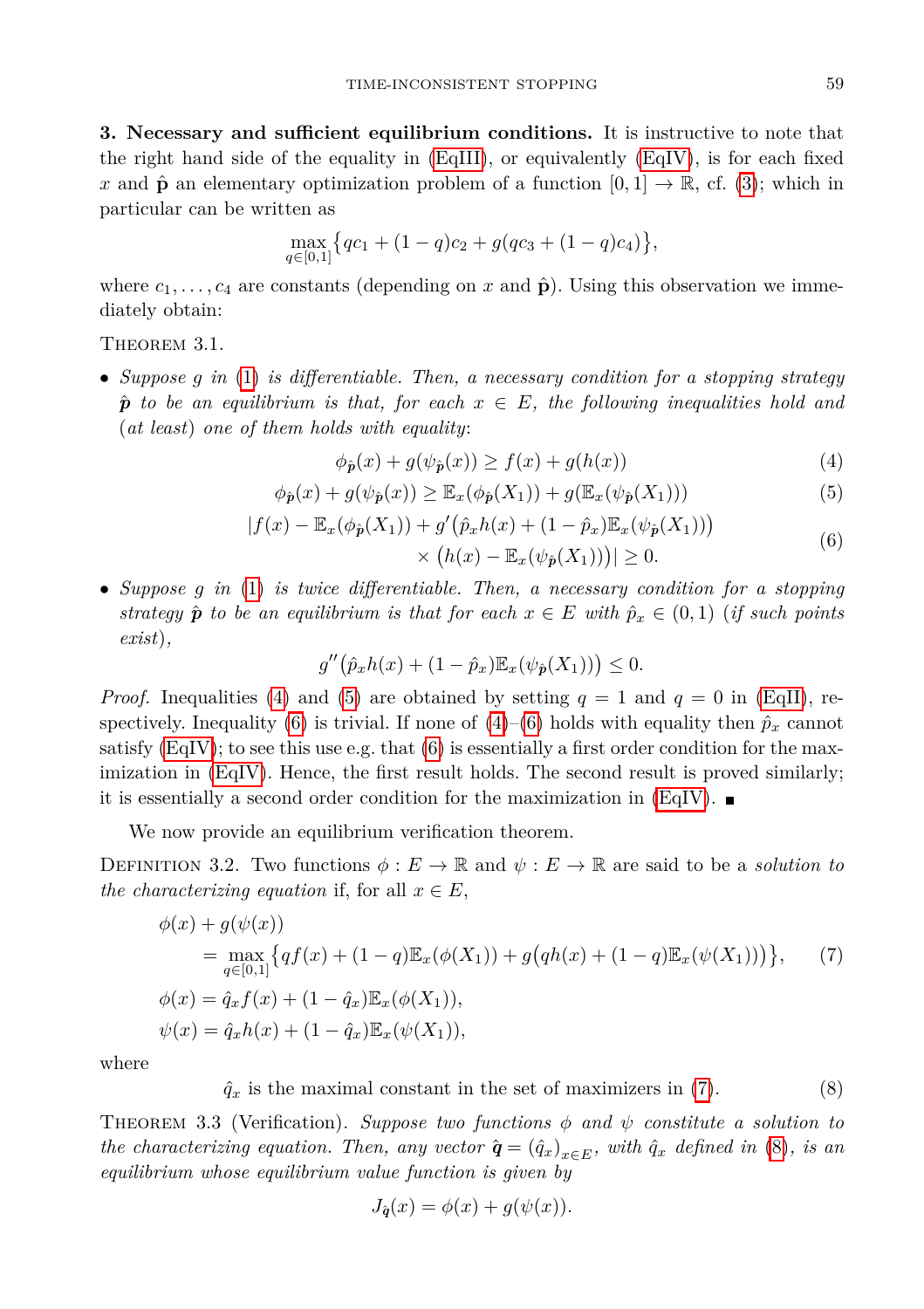*Proof.* Note that if *x* is an absorbing state then the expression to be maximized in [\(7\)](#page-6-4) is independent of *q* and hence  $\hat{q}_x = 1$ . The result follows directly from Lemma [A.3](#page-20-1) and Proposition [2.9.](#page-4-1)  $\blacksquare$ 

In the rest of this section we suppose *g* in [\(1\)](#page-0-0) is either convex or concave. We remark that the mean-variance problem studied in Section [6.1](#page-13-1) uses a convex *g* while the variance problem studied in Section [6.2](#page-17-0) uses a concave *g*.

<span id="page-7-2"></span>COROLLARY 3.4. *Suppose g* in [\(1\)](#page-0-0) is convex. Then, a stopping strategy  $\hat{p}$  is an equilibrium *if and only if, for each*  $x \in E$ , [\(4\)](#page-6-1) *and* [\(5\)](#page-6-2) *hold and* (*at least*) *one of them holds with equality.*

*Proof.* If, for each x, the necessary conditions [\(4\)](#page-6-1) and [\(5\)](#page-6-2) hold and one of them holds with equality then  $\hat{\mathbf{p}}$  is a equilibrium since [\(EqIII\)](#page-4-1) is then satisfied, for each *x*, with  $q = 0$ or  $q = 1$ ; to see this use the fact that convexity of  $q$  implies (Lemma [A.4\)](#page-21-9) that

<span id="page-7-1"></span><span id="page-7-0"></span>
$$
q \mapsto K(x, q, \hat{\mathbf{p}}) \text{ is convex},\tag{9}
$$

and that generally (Lemma [A.1\)](#page-20-0)

$$
\phi_{\mathbf{p}}(x) + g(\psi_{\mathbf{p}}(x)) = K(x, p_x, \mathbf{p}), \text{ for any } \mathbf{p} \text{ and } x. \tag{10}
$$

Let us show the reverse implication: If  $\hat{\mathbf{p}}$  is an equilibrium then trivially [\(4\)](#page-6-1) and [\(5\)](#page-6-2) hold. Moreover, by [\(9\)](#page-7-0) the maximum in [\(EqIII\)](#page-4-1) is attained by either  $q = 0$  or  $q = 1$ . Recall that if  $\hat{\mathbf{p}}$  is an equilibrium then [\(EqIII\)](#page-4-1) holds. Now note that (i) if  $q = 0$  is the maximizer in [\(EqIII\)](#page-4-1) then [\(5\)](#page-6-2) holds with equality, and (ii) if  $q = 1$  is the maximizer in (EqIII) then  $(4)$  holds with equality.  $\blacksquare$ 

<span id="page-7-3"></span>Corollary 3.5. *Suppose g in* [\(1\)](#page-0-0) *is concave and differentiable. Then,*

- $\hat{p}$  *is an equilibrium if and only if, for each*  $x \in E$ *,* [\(4\)](#page-6-1)*,* [\(5\)](#page-6-2) *and* [\(6\)](#page-6-3) *hold and* (*at least*) *one of them holds with equality,*
- *if, for a stopping strategy*  $\hat{p}$ , [\(6\)](#page-6-3) *holds with equality for each*  $x \in E$ *, then*  $\hat{p}$  *is an equilibrium.*

*Proof.* Let us prove the first result: Theorem [3.1](#page-6-6) implies that if  $\hat{p}$  is an equilibrium then, for each  $x \in E$ , [\(4\)](#page-6-1), [\(5\)](#page-6-2) and [\(6\)](#page-6-3) hold and (at least) one of them holds with equality. To see that the other implication is true use concavity of  $q \mapsto K(x, q, \hat{p})$  (Lemma [A.4\)](#page-21-9) and basic optimization theory to see that if, for each  $x \in E$ , [\(4\)](#page-6-1), [\(5\)](#page-6-2) and [\(6\)](#page-6-3) hold and (at least) one of them holds with equality then the equilibrium condition [\(EqIII\)](#page-4-1) must be satisfied (use also the general observation [\(10\)](#page-7-1)). The second result is proved similarly.

DEFINITION 3.6. For an equilibrium  $\hat{\mathbf{p}}$  we denote by  $\hat{\mathbf{P}}$  the *set of equivalent equilibria* defined as the set of vectors  $\mathbf{p} \in [0,1]^N$  such that **p** is an equilibrium satisfying  $J_{\mathbf{p}}(x) =$  $J_{\hat{\mathbf{p}}}(x)$  for each  $x \in E$ .

Considering Corollary [3.4](#page-7-2) it seems intuitive that a convex *g* should correspond to a pure equilibrium. It turns out that this is the case but that *g* must be either strictly convex or affine. Indeed for affine *g* the problem is easily seen to be time-consistent and it therefore from Theorem [2.11](#page-5-1) follows that a stopping strategy is an equilibrium if and only if it corresponds to an optimal stopping time (in the usual sense), and hence by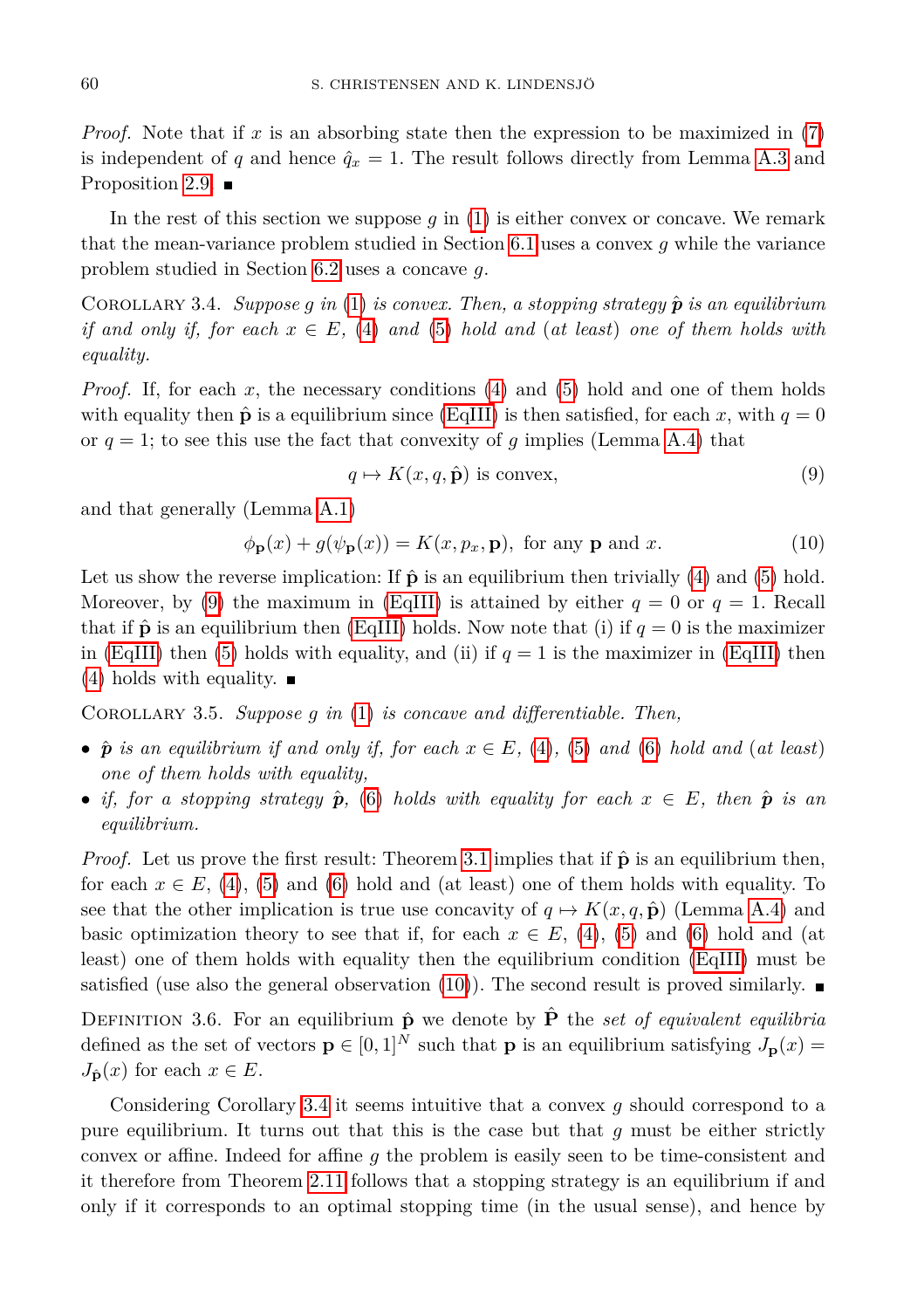well-known results from the theory of optimal stopping it holds that if *g* is affine then we only have to search for equilibria in the class of pure stopping strategies. The precise result for *g* strictly convex is as follows:

<span id="page-8-0"></span>THEOREM 3.7. *Suppose q in* [\(1\)](#page-0-0) *is strictly convex and an equilibrium*  $\hat{p}$  *exists. Then, an equivalent pure equilibrium exists and such a pure equilibrium can be obtained by changing each*  $\hat{p}_x \in (0,1)$  (*in case they exist*) *to* 1*.* 

*Proof.* Suppose  $y \in E$  is such that  $\hat{p}_y \in (0,1)$ . Then

$$
q \mapsto K(y, q, \hat{\mathbf{p}}) \big(= q f(y) + (1-q) \mathbb{E}_y(\phi_{\hat{\mathbf{p}}}(X_1)) + g(q h(y) + (1-q) \mathbb{E}_y(\psi_{\hat{\mathbf{p}}}(X_1)))\big)
$$

has a maximum at  $q = \hat{p}_y$ . Since this function is convex (Lemma [A.4\)](#page-21-9) and has an interior maximum (by definition of equilibrium and since  $\hat{p}_y \in (0,1)$ ) it must be a constant function. In particular, using that *g* is strictly convex and that

$$
q \mapsto qf(y) + (1-q)\mathbb{E}_y(\phi_{\hat{\mathbf{p}}}(X_1))
$$

is linear, we find that

$$
q \mapsto qh(y) + (1-q)\mathbb{E}_y(\psi_{\hat{\mathbf{p}}}(X_1))
$$

is constant, i.e.  $h(y) = \mathbb{E}_y(\psi_{\hat{\mathbf{p}}}(X_1))$ , but then it also follows that  $f(y) = \mathbb{E}_y(\phi_{\hat{\mathbf{p}}}(X_1))$ . Now write

$$
\tilde{\mathbf{p}}_x = \begin{cases} \hat{\mathbf{p}}_x, & x \neq y \\ 1, & x = y. \end{cases}
$$

Fix a state  $x \in E$ . Clearly,  $\tau_{\tilde{p}} \leq \tau_{\hat{p}}$  a.s. Using the above and the Markov property we obtain

$$
\mathbb{E}_x(f(X_{\tau_{\hat{\mathbf{p}}}})) = \mathbb{E}_x(f(X_{\tau_{\hat{\mathbf{p}}}})I_{\{\tau_{\hat{\mathbf{p}}} = \tau_{\hat{\mathbf{p}}}\}}) + \mathbb{E}_x(f(X_{\tau_{\hat{\mathbf{p}}}})I_{\{\tau_{\hat{\mathbf{p}}} < \tau_{\hat{\mathbf{p}}}\}})
$$
\n
$$
= \mathbb{E}_x(f(X_{\tau_{\hat{\mathbf{p}}}})I_{\{\tau_{\hat{\mathbf{p}}} = \tau_{\hat{\mathbf{p}}}\}}) + \mathbb{E}_x(\mathbb{E}_{X_{\tau_{\hat{\mathbf{p}}}}}(\mathbb{E}_{X_1}(f(X_{\tau_{\hat{\mathbf{p}}}})))I_{\{\tau_{\hat{\mathbf{p}}} < \tau_{\hat{\mathbf{p}}}\}})
$$
\n
$$
= \mathbb{E}_x(f(X_{\tau_{\hat{\mathbf{p}}}})I_{\{\tau_{\hat{\mathbf{p}}} = \tau_{\hat{\mathbf{p}}}\}}) + \mathbb{E}_x(\mathbb{E}_y(\phi_{\hat{\mathbf{p}}}(X_1))I_{\{\tau_{\hat{\mathbf{p}}} < \tau_{\hat{\mathbf{p}}}\}})
$$
\n
$$
= \mathbb{E}_x(f(X_{\tau_{\hat{\mathbf{p}}}})I_{\{\tau_{\hat{\mathbf{p}}} = \tau_{\hat{\mathbf{p}}}\}}) + \mathbb{E}_x(f(y)I_{\{\tau_{\hat{\mathbf{p}}} < \tau_{\hat{\mathbf{p}}}\}})
$$
\n
$$
= \mathbb{E}_x(f(X_{\tau_{\hat{\mathbf{p}}}})).
$$

It can similarly be shown that

$$
\mathbb{E}_x(h(X_{\tau_{\hat{\mathbf{p}}}})) = \mathbb{E}_x(h(X_{\tau_{\tilde{\mathbf{p}}}})).
$$

It can now be directly verified that  $\tilde{\mathbf{p}}$  is an equilibrium. It is also easy to see that  $J_{\hat{\mathbf{p}}}(x)$  $J_{\tilde{\mathbf{p}}}(x)$ . Now, the claim holds by a trivial induction.

The following example regards a non-strictly convex *g* and a mixed equilibrium for which no pure equivalent equilibrium exists; implying that the assumption of *strict* convexity in Theorem [3.7](#page-8-0) is necessary.

<span id="page-8-2"></span>Example 3.8. Consider the Markov chain *X* defined in Figure [1.](#page-8-1) Let *f* be identically equal to zero, *h* be defined by  $h(1) = h(2) = 0$ ,  $h(3) = 1$  and  $h(4) = 2$ , and  $g(x) :=$  $(x-1)_+$ . Let us first show that

<span id="page-8-3"></span>
$$
\hat{\mathbf{p}} = \left(1, \frac{1}{2}, 0, 1\right)^T \tag{11}
$$

<span id="page-8-1"></span>is an equilibrium.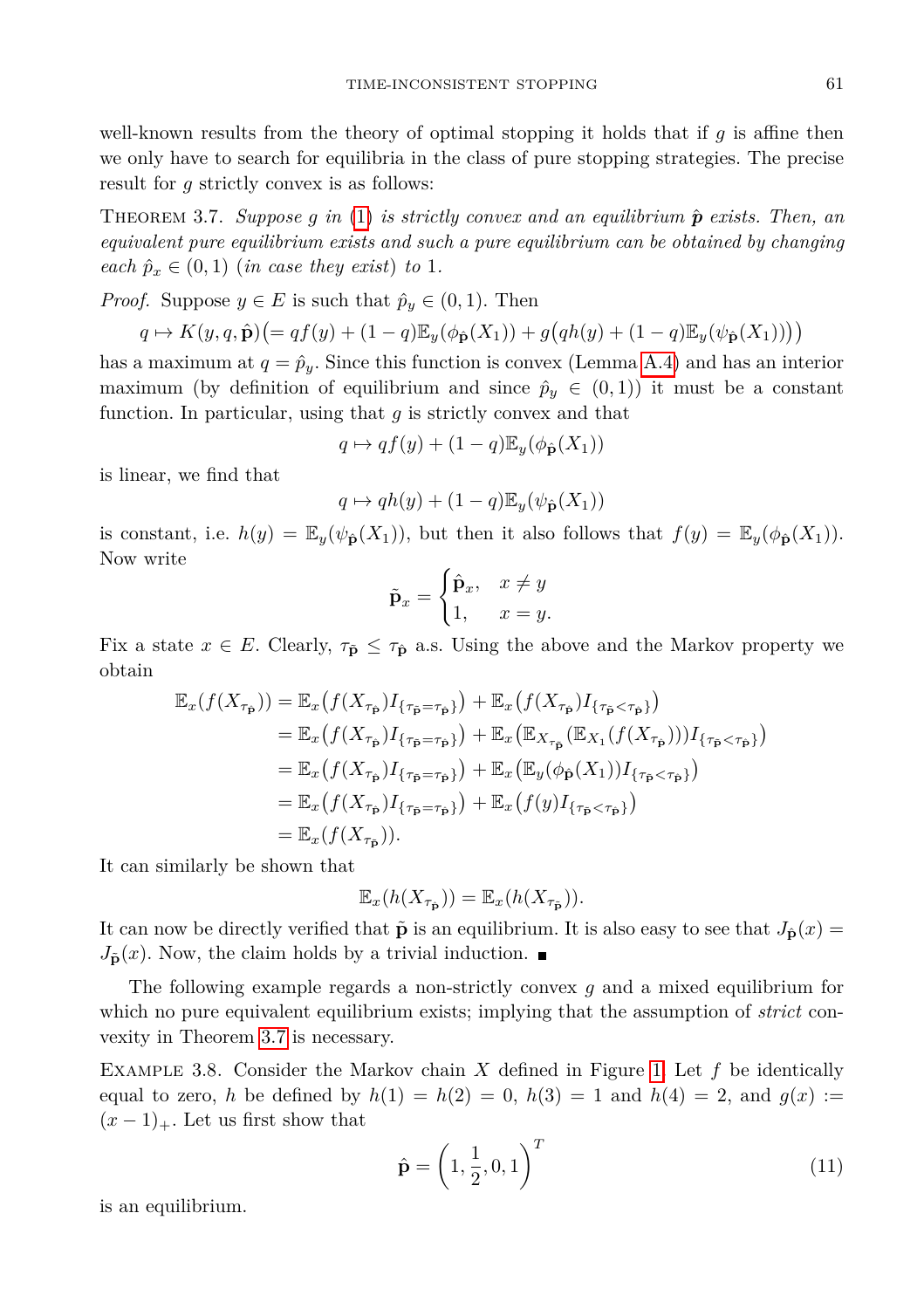

Fig. 1. The Markov chain *X* in Example [3.8.](#page-8-2)

Since  $f = 0$  it directly follows, from [\(2\)](#page-4-3), that  $\phi_{\hat{\mathbf{p}}}(1) = \phi_{\hat{\mathbf{p}}}(2) = \phi_{\hat{\mathbf{p}}}(3) = \phi_{\hat{\mathbf{p}}}(4) = 0$ . Simple calculations also yield  $\psi_{\hat{\mathbf{p}}}(1) = 0$ ,  $\psi_{\hat{\mathbf{p}}}(2) = \frac{2}{7}$ ,  $\psi_{\hat{\mathbf{p}}}(3) = \frac{8}{7}$ ,  $\psi_{\hat{\mathbf{p}}}(4) = 2$ . This implies that  $\mathbb{E}_2(\psi_{\hat{\mathbf{p}}}(X_1)) = \frac{4}{7}$ . Using the above and [\(3\)](#page-4-0) we find that

$$
K(2, q, \hat{\mathbf{p}}) = g(qh(2) + (1-q)\mathbb{E}_2(\psi_{\hat{\mathbf{p}}}(X_1))) = ((1-q)\frac{4}{7} - 1)_+
$$

for which  $q = \frac{1}{2} = \hat{p}_2$  is a maximizer (along with every other  $q \in [0, 1]$ ); meaning that the condition in [\(EqIV\)](#page-4-1) holds for the state  $x_2 = 2$ . Now, find that  $\mathbb{E}_3(\psi_{\hat{\mathbf{p}}}(X_1)) = \frac{8}{7}$ , so that

$$
K(3, q, \hat{\mathbf{p}}) = g(qh(3) + (1-q)\mathbb{E}_{3}(\psi_{\hat{\mathbf{p}}}(X_{1}))) = (q + (1-q)\frac{8}{7} - 1)_{+}
$$

which is maximized when  $q = 0 = \hat{p}_3$ , meaning that the condition in [\(EqIV\)](#page-4-1) holds for the state  $x_3 = 3$ . Clearly, the condition in [\(EqIV\)](#page-4-1) holds also for the absorbing states  $x_1$ and  $x_4$ . We thus conclude that  $(EqIV)$  holds and that  $(11)$  therefore is an equilibrium.

Let us now verify that that no pure equilibrium equivalent to  $(11)$  exists. Since  $x_1$ and  $x_4$  are absorbing it suffices to check that neither of  $\mathbf{p} = (1,0,0,1)^T$ ,  $\mathbf{p} = (1,0,1,1)^T$ ,  $\mathbf{p} = (1, 1, 0, 1)^T$  or  $\mathbf{p} = (1, 1, 1, 1)^T$  is an equilibrium equivalent to [\(11\)](#page-8-3); we remark, however, that it is easy to verify that some of these strategies are notwithstanding equilibria. First, note that  $J_{\hat{\mathbf{p}}}(3) = g(\psi_{\hat{\mathbf{p}}}(3)) = \left(\frac{8}{7} - 1\right)_{+} = \frac{1}{7}$ . Second, if  $\mathbf{p} = (1, 1, 0, 1)^{T}$ then  $\psi_{\mathbf{p}}(2) = 0$  and  $\psi_{\mathbf{p}}(4) = 2$ , which implies that  $\psi_{\mathbf{p}}(3) = \frac{1}{2} \cdot 0 + \frac{1}{2} \cdot 2 = 1$ . Hence,  $J_{\mathbf{p}}(3) = g(\psi_{\mathbf{p}}(3)) = (1 - 1)_{+} \neq J_{\hat{\mathbf{p}}}(3)$  so that  $\mathbf{p} = (1, 1, 0, 1)^{T}$  cannot be an equilibrium equivalent to [\(11\)](#page-8-3). Third, if  $\mathbf{p} = (1, 0, 0, 1)^T$  then it is easy to verify that  $\psi_{\mathbf{p}}(3) = \frac{4}{3}$ , implying that  $J_{\mathbf{p}}(3) = g(\psi_{\mathbf{p}}(3)) = \left(\frac{4}{3} - 1\right)_{+} = \frac{1}{3} \neq J_{\hat{\mathbf{p}}}(3)$  so that  $\mathbf{p} = (1, 0, 0, 1)^{T}$  cannot be an equilibrium equivalent to [\(11\)](#page-8-3). Four, if  $\mathbf{p} = (1,1,1,1)^T$  or  $\mathbf{p} = (1,0,1,1)^T$  then  $\psi_{\mathbf{p}}(3) = 1$ , implying that  $J_{\mathbf{p}}(3) = g(\psi_{\mathbf{p}}(3)) = (1 - 1)_{+} \neq J_{\hat{\mathbf{p}}}(3)$  so that  $\mathbf{p} = (1, 1, 1, 1)^{T}$ and  $\mathbf{p} = (1, 0, 1, 1)^T$  cannot be equilibria equivalent to [\(11\)](#page-8-3).

REMARK 3.9. The previous theorem implies that in the strictly convex case we just have to check at most the  $2^N$  pure strategies to check whether equilibria exist.

<span id="page-9-0"></span>**4. A fixed point problem characterization and existence results.** In this section we derive equilibrium existence results which rely on the observation that an equilibrium is the solution to a certain fixed point problem.

<span id="page-9-3"></span><span id="page-9-2"></span>DEFINITION 4.1. Let  $\Gamma : [0,1]^N \to 2^{[0,1]^N}$  be the point-to-set mapping taking vectors  $\mathbf{p} \in [0,1]^N$  as input and as output giving  $\Gamma(\mathbf{p})$  defined as the set of all vectors  $\mathbf{p}^*$  which, for each  $x \in E$ , satisfy

<span id="page-9-1"></span>
$$
p_x^* \in \arg\max_{q \in [0,1]} K(x,q,\mathbf{p}).\tag{12}
$$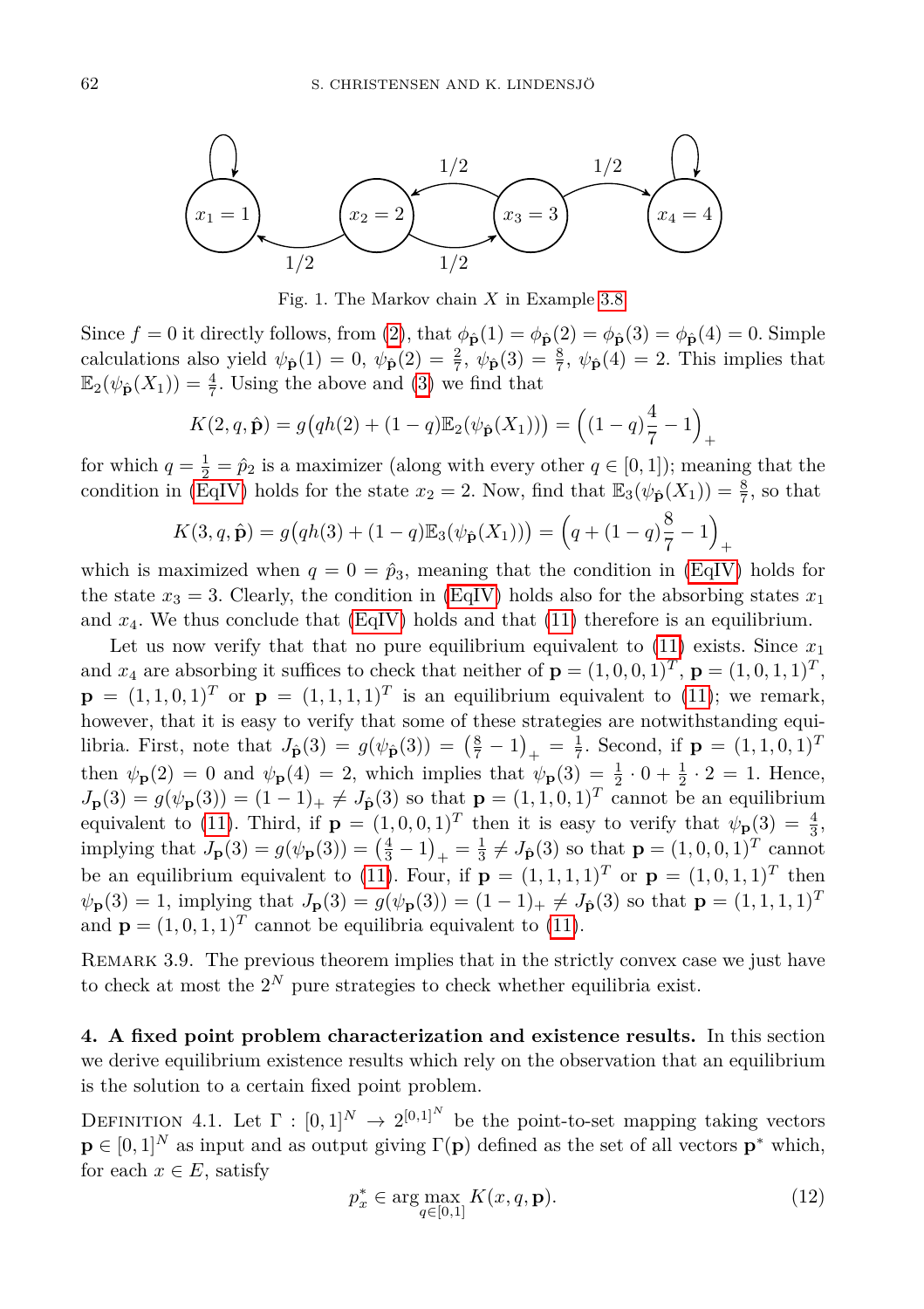**PROPOSITION 4.2.** A stopping strategy  $\hat{p}$  is an equilibrium if and only if it is a fixed point *of the mapping*  $\Gamma$ *, i.e. if and only if*  $\hat{\boldsymbol{p}} \in \Gamma(\hat{\boldsymbol{p}})$ *.* 

*Proof.* Follows directly from Proposition [2.9.](#page-4-1) ■

<span id="page-10-3"></span>THEOREM 4.3. *Suppose the set of maximizers in* [\(12\)](#page-9-1) *is an interval for each*  $p \in [0,1]^N$ and  $x \in E$ . Then the mapping  $\Gamma$  has a fixed point and an equilibrium exists.

*Proof.* The assumed convexity for the set of maximizers for each particular *x* in [\(12\)](#page-9-1) implies that  $\Gamma(\mathbf{p})$  will be a hyperrectangle and thus a convex set. Since a maximizer in [\(12\)](#page-9-1) necessarily exists follows that  $\Gamma(\mathbf{p})$  is non-empty. To summarize:

<span id="page-10-0"></span> $\Gamma(\mathbf{p})$  is a convex and non-empty set. (13)

Suppose  $\{k\}$  is a sequence of vectors in  $[0,1]^N$  with  $\lim_{k\to\infty} k\mathbf{p} = \mathbf{p}$ . From Lemma [A.2](#page-20-2) we know that

$$
\lim_{k \to \infty} \mathbb{E}_x(\phi_{k\mathbf{p}}(X_1)) = \mathbb{E}_x(\phi_{\mathbf{p}}(X_1)), \text{ for each } x \in E.
$$

Using the analogous result for  $\psi_{\bf p}$  and Assumption [2.7](#page-4-4) we find that for any fixed *q* and *x* 

$$
\lim_{k \to \infty} K(x, q, {}_{k}\mathbf{p}) = K(x, q, \mathbf{p}).
$$

Hence, using also that  $q \mapsto K(x, q, \mathbf{p})$  is continuous (for any fixed x and **p**), it is easy to see that:

<span id="page-10-1"></span>For any two sequences  $\{k\mathbf{p}\}\$  and  $\{k\mathbf{q}\}\$  on  $[0,1]^N$ , with  $\lim_{k\to\infty} k\mathbf{p} = \mathbf{p}$ and  $\lim_{k\to\infty} k\mathbf{q} = \mathbf{q}$ , that satisfy  $_k\mathbf{q} \in \Gamma(k\mathbf{p})$  for all k, we have  $\mathbf{q} \in \Gamma(\mathbf{p})$ . (14)

We also note that:

<span id="page-10-2"></span>The set 
$$
[0,1]^N
$$
 is non-empty, compact and convex. (15)

From [\(13\)](#page-10-0),[\(14\)](#page-10-1) and [\(15\)](#page-10-2) it follows that we may use Kakutani's fixed point theorem, see e.g. [\[23,](#page-22-15) p. 121], to conclude that the mapping  $\Gamma$  has a fixed point. The existence of an equilibrium follows (using also Proposition [4.2\)](#page-9-2).  $\blacksquare$ 

<span id="page-10-4"></span>Corollary 4.4. *Suppose g in* [\(1\)](#page-0-0) *is concave, then an equilibrium exists.*

*Proof.* The concavity of *q* implies the concavity of  $q \mapsto K(x, q, \mathbf{p})$ , see Lemma [A.4.](#page-21-9) It directly follows that the set of maximizers in [\(12\)](#page-9-1) is an interval for each  $\mathbf{p} \in [0,1]^N$  and  $x \in E$ . The result follows from Theorem [4.3.](#page-10-3) ■

REMARK 4.5. The property that an equilibrium is a fixed point of some suitably defined mapping and the use of fixed point theorems to establish existence of equilibria is standard in game theory. An early reference observing this and relying on Kakutani's fixed point theorem is [\[39\]](#page-23-20). The connection to fixed point problems has also been made in time-inconsistent control theory. In [\[33\]](#page-22-16) time-inconsistent regular stochastic control in continuous time is studied and an equilibrium existence result is proved using fixed point arguments similar to those used here. In [\[8\]](#page-21-0) time-inconsistent stochastic control in discrete time is studied and it is noted that an equilibrium can be viewed as the fixed point of a particular mapping.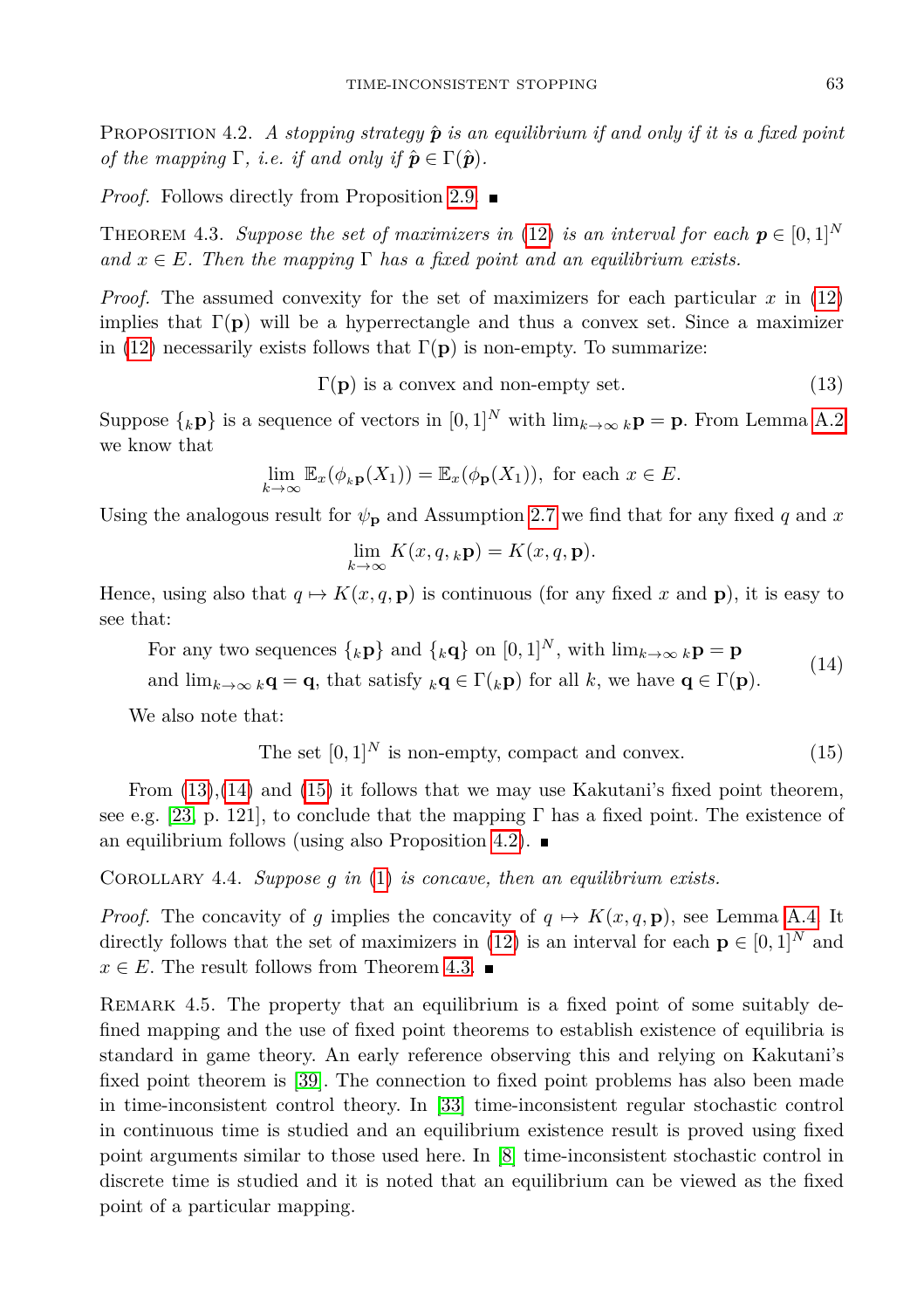<span id="page-11-0"></span>**5. The myopic adjustment process and equilibrium stability.** An iteration of the type  $\mathbf{p}_{k+1} \in \Gamma(\mathbf{p}_k)$  where  $\mathbf{p}_0 \in [0,1]^N$  (see Definition [4.1\)](#page-9-3) corresponds to what in economics is known as a myopic adjustment process for decisions in repeated interactive situations, see e.g. [\[10,](#page-21-10) [22,](#page-22-17) [34\]](#page-22-18). The interpretation here is that every agent in the game adjusts his decision at each *k*-step under the (myopic) assumption that all other agents will stay with their strategy. Since  $\Gamma(\mathbf{p}_k)$  is in general a set of vectors, i.e. a set of stopping strategies, it holds that this iteration is not uniquely defined. We thus define  $\bar{\Gamma}({\bf p}_k)$  as the largest (in Euclidean norm, or, equivalently, element-wise) vector in Γ(**p***<sup>k</sup>* ) and consider the myopic adjustment process

<span id="page-11-1"></span>
$$
\mathbf{p}_{k+1} = \bar{\Gamma}(\mathbf{p}_k), \text{ with } \mathbf{p}_0 \in [0,1]^N. \tag{16}
$$

This corresponds to the interpretation that there is preference in the myopic adjustment for a higher probability of stopping over a smaller one when they give the same value (in the maximization in [\(12\)](#page-9-1)). Note that the myopic adjustment process can be tried as a constructive algorithm for finding equilibria.

The following are now natural questions:

**1.** Suppose  $\hat{\mathbf{p}}$  is an equilibrium and that we perturb  $\hat{\mathbf{p}}$  slightly by considering a stopping strategy  $\hat{\mathbf{p}}^{\epsilon} \in B(\hat{\mathbf{p}}; \epsilon)$  for some small  $\epsilon > 0$ , where  $B(\hat{\mathbf{p}}; \epsilon)$  denotes a ball with radius  $\epsilon$ centered at **p**ˆ. In which circumstances does then the myopic adjustment process [\(16\)](#page-11-1) with  $\mathbf{p}_0 = \hat{\mathbf{p}}^{\epsilon}$  converge to  $\hat{\mathbf{p}}$ ?

**2.** In which circumstances does the myopic adjustment process [\(16\)](#page-11-1) converge to an equilibrium  $\hat{\mathbf{p}}$  for *any* initial value  $\mathbf{p}_0$ ?

In the rest of this section we try to shed some light on these questions by defining and investigating different notions of equilibrium stability.

DEFINITION 5.1. An equilibrium  $\hat{\mathbf{p}}$  is said to be *strongly locally stable* if there exists a constant  $\epsilon$  such that for every  $\hat{\mathbf{p}}^{\epsilon} \in B(\hat{\mathbf{p}}; \epsilon)$  there exists an equivalent equilibrium  $\mathbf{p} \in \hat{\mathbf{P}}$ such that for every *x*

$$
K(x, p_x, \hat{p}^{\epsilon}) \ge K(x, q, \hat{\mathbf{p}}^{\epsilon}), \text{ for all } q \in [0, 1].
$$

DEFINITION 5.2. An equilibrium  $\hat{\mathbf{p}}$  is said to be *locally stable* if for some  $\epsilon > 0$  and every  $\hat{\mathbf{p}}^{\epsilon} \in B(\hat{\mathbf{p}}; \epsilon)$  the myopic adjustment process with  $\mathbf{p}_0 = \hat{\mathbf{p}}^{\epsilon}$  converges to an equivalent equilibrium  $p \in \hat{P}$ . An equilibrium is said to be *unstable* if it is not locally stable.

It is easy to see that a strongly locally stable equilibrium is locally stable.

REMARK 5.3. The interpretation of a strongly locally stable equilibrium is that the best response (at each  $x$ ) to a small deviation from the equilibrium is to return to an equivalent equilibrium immediately; i.e., if a small deviation from a strongly locally stable equilibrium occurs then the myopic adjustment process converges in one step to an equivalent equilibrium. The interpretation of a locally stable equilibrium is that if a small deviation from the equilibrium occurs then the equilibrium (or more precisely an equivalent equilibrium) will eventually be restored under the myopic adjustment process.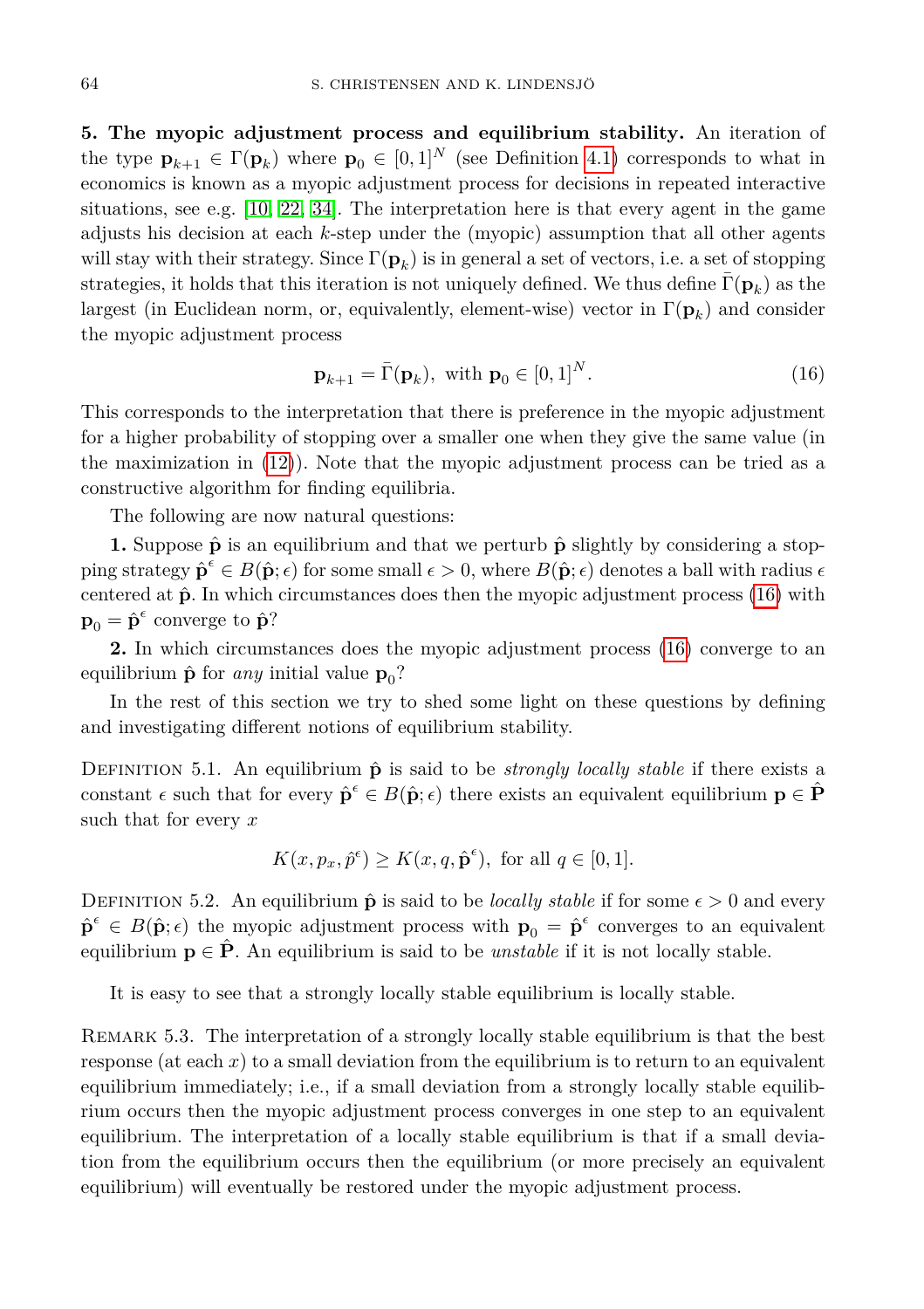We obtain:

<span id="page-12-0"></span>Theorem 5.4. *Suppose g is strictly convex and that an equilibrium* **p**ˆ *exists. Then,* **p**ˆ *is strongly locally stable.*

*Proof.* In this proof we use the notation

$$
\tilde{\mathbf{p}} = \bar{\Gamma}(\hat{\mathbf{p}}^{\epsilon}).
$$

Now, if we can show that  $\tilde{\mathbf{p}}$  is an equilibrium equivalent to  $\hat{\mathbf{p}}$  for some small  $\epsilon > 0$  then we are done.

Fix an arbitrary state  $x \in E$ . Since  $q \mapsto K(x, q, \hat{\mathbf{p}})$  is a convex function it follows that exactly one of the following cases holds:

*Case* 1:  $\arg \max_{q \in [0,1]} K(x,q,\hat{\mathbf{p}}) = \{0\}.$  This means that  $\hat{p}_x = 0$  and  $K(x,0,\hat{\mathbf{p}}) > 0$  $K(x, q, \hat{\mathbf{p}})$  for all  $q \in (0, 1]$ . Now use the fact that  $K(x, q, \mathbf{p})$  is continuous in **p** (Lemma [A.2\)](#page-20-2), and convex in *q* (Lemma [A.4\)](#page-21-9) to see that there exists an  $\epsilon = \epsilon_x > 0$  such that

$$
\arg\max_{q\in[0,1]} K(x,q,\hat{\mathbf{p}}^{\epsilon})=\{0\},
$$

i.e.  $\tilde{p}_x = \hat{p}_x$ .

*Case* 2:  $\arg \max_{q \in [0,1]} K(x,q,\hat{\mathbf{p}}) = \{1\}$ . In the same way as above we find  $\epsilon = \epsilon_x > 0$ such that  $\tilde{p}_x = \hat{p}_x$ .

*Case* 3:  $\arg \max_{q \in [0,1]} K(x,q, \hat{\mathbf{p}}) = [0,1].$  This means that  $K(x,q_1, \hat{\mathbf{p}}) = K(x,q_2, \hat{\mathbf{p}})$ for all  $q_1, q_2 \in [0, 1]$ . No matter how  $\epsilon$  is chosen, convexity trivially implies that

 $\tilde{p}_x \in \{0, 1\}.$ 

Summarizing the three cases, for a sufficiently small  $\epsilon$  we conclude that  $\tilde{p}$  satisfies

$$
\tilde{p}_x = \begin{cases} \hat{p}_x, & \text{when arg max}_{q \in [0,1]} K(x,q, \hat{\mathbf{p}}) = \{0\} \text{ or } = \{1\}, \\ 1 \text{ or } 0, & \text{when arg max}_{q \in [0,1]} K(x,q, \hat{\mathbf{p}}) = [0,1]. \end{cases}
$$

We now show that  $\tilde{p}$  is an equilibrium equivalent to  $\hat{p}$ . Indeed, note that the condition  $\arg \max_{q \in [0,1]} K(x,q,\hat{\mathbf{p}}) = [0,1]$  means that  $q \mapsto K(x,q,\hat{\mathbf{p}})$  is a constant function. Hence, using the exact same arguments as in the proof of Theorem [3.7,](#page-8-0) we see that  $J_{\tilde{p}} = J_{\tilde{p}}$ , proving the claim.

Theorem [5.4](#page-12-0) implies that the equilibria in the mean-variance problems studied in Section [6.1](#page-13-1) below are locally stable.

DEFINITION 5.5. An equilibrium  $\hat{p}$  is said to be *globally stable* if the myopic adjustment process converges to an equivalent equilibrium  $p \in \hat{P}$  for any starting value  $p_0$ .

Obviously, a globally stable equilibrium is a unique equilibrium and a globally stable equilibrium is also locally stable. However, a globally stable equilibrium is not generally strongly locally stable.

A strictly convex function *g* makes the problem of checking strong stability a finite problem as only pure stopping strategies have to be considered. With this notion, we may analyze the structure using the notion of directed graphs: The vertices are the pure strategies  $\mathbf{p} \in \{0,1\}^N$  and there is a directed edge from **p** to **q** if  $\mathbf{q} = \bar{\Gamma}(\mathbf{p})$ . Now, the problem of studying strong stability boils down to checking whether this directed graph is acyclic.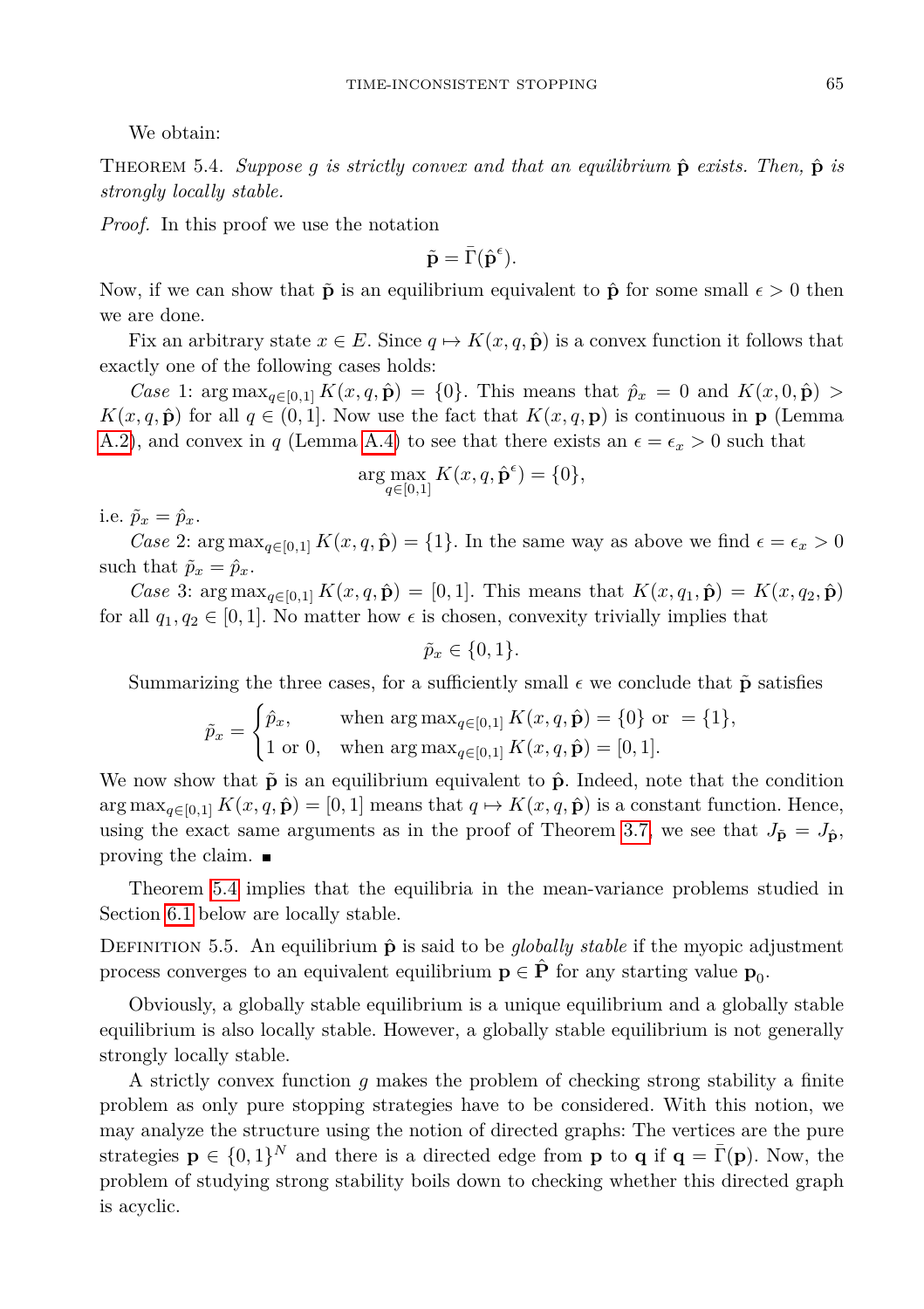We remark that Example [6.2](#page-15-1) is a problem with a strictly convex *g* and two equilibria and hence strict convexity of *g* is not a sufficient condition for global stability.

We immediately obtain the following (trivial) result:

Theorem 5.6. *Suppose g is strictly convex. Then either the myopic procedure does not converge but runs in cycles or it terminates in at most*  $2^N$  *steps.* 

<span id="page-13-0"></span>**6. Applications.** In this section we apply the developed theory to mean-variance and variance optimization problems.

<span id="page-13-1"></span>**6.1. A mean-variance problem.** The mean-variance stopping problem — see Section [1.1](#page-1-0) for a motivation — is attained in the framework of the present paper when

<span id="page-13-5"></span>
$$
f(x) = -\gamma x^2, \ \ g(x) = x + \gamma x^2 \text{ and } h(x) = x, \ \text{with } \gamma > 0.
$$
 (17)

The strict convexity of *g* implies that *if* an equilibrium exists then a pure version of that equilibrium exists, cf. Theorem [3.7,](#page-8-0) and that it is moreover strongly locally stable, cf. Theorem [5.4.](#page-12-0)

<span id="page-13-6"></span>**6.1.1.** *Equilibrium strategies of threshold-type.* In [\[15,](#page-22-1) Section 4.2] it was shown that the equilibrium for the mean-variance problem for a geometric Brownian motion corresponds, in case it exists, to using a particular threshold stopping strategy. In this section we first study a threshold strategy ansatz to finding an equilibrium stopping time for the meanvariance problem assuming only that *X* is a skip free Markov chain absorbed in  $x_1$  and  $x_N$ on some state space  $E = \{x_1, x_2, \dots, x_N\}$  with  $\mathbb{P}_{x_i}(X_1 = x_{i+1}) = 1/2 = \mathbb{P}_{x_i}(X_1 = x_{i-1})$ for all  $i = 2, \ldots, N-1$ . We furthermore assume that  $x_1 = 0$  (this makes some expressions shorter and can be easily relaxed). Second, we use this ansatz to a more particular problem.

An (upper) threshold stopping time

<span id="page-13-4"></span><span id="page-13-3"></span><span id="page-13-2"></span>
$$
\tau_{\mathbf{p}} = \min\{n \ge 0 : X_n \ge x_b\},\
$$

is easily seen to be attained by the stopping strategy

$$
\mathbf{p} = (1, p_{x_2}, \dots, p_{x_{N-1}}, 1)^T, \text{ with } p_{x_i} = 0 \text{ for } i \in \{2, \dots, b-1\} \text{ and}
$$
  
\n
$$
p_{x_i} = 1 \text{ for } i \in \{b, \dots, N-1\}.
$$
\n(18)

(Note that the values of  $p_{x_1}$  and  $p_{x_N}$  are irrelevant since  $x_1$  and  $x_N$  are absorbing states.) The convexity of *g* and Corollary [3.4](#page-7-2) imply that **p** in [\(18\)](#page-13-2) is an equilibrium if and only if, for all *i* ∈ {1*, . . . , N*},

$$
\begin{aligned} \phi_{\mathbf{p}}(x_i) + g(\psi_{\mathbf{p}}(x_i)) &\ge f(x_i) + g(h(x_i)), \\ \phi_{\mathbf{p}}(x_i) + g(\psi_{\mathbf{p}}(x_i)) &\ge \mathbb{E}_{x_i}(\phi_{\mathbf{p}}(X_1)) + g(\mathbb{E}_{x_i}(\psi_{\mathbf{p}}(X_1))). \end{aligned}
$$

To see this note e.g. that **p** being pure implies that one of these conditions necessarily holds. This implies that **p** in [\(18\)](#page-13-2) is an equilibrium if and only if

$$
\mathbb{E}_{x_i}(\phi_{\mathbf{p}}(X_1)) + g\big(\mathbb{E}_{x_i}(\psi_{\mathbf{p}}(X_1))\big) \ge f(x_i) + g(h(x_i)), \quad \text{for } i \in \{2, \dots, b-1\}, \tag{19}
$$

$$
f(x_i) + g(h(x_i)) \ge \mathbb{E}_{x_i}(\phi_{\mathbf{p}}(X_1)) + g(\mathbb{E}_{x_i}(\psi_{\mathbf{p}}(X_1))), \quad \text{for } i \in \{b, \dots, N-1\}.
$$
 (20)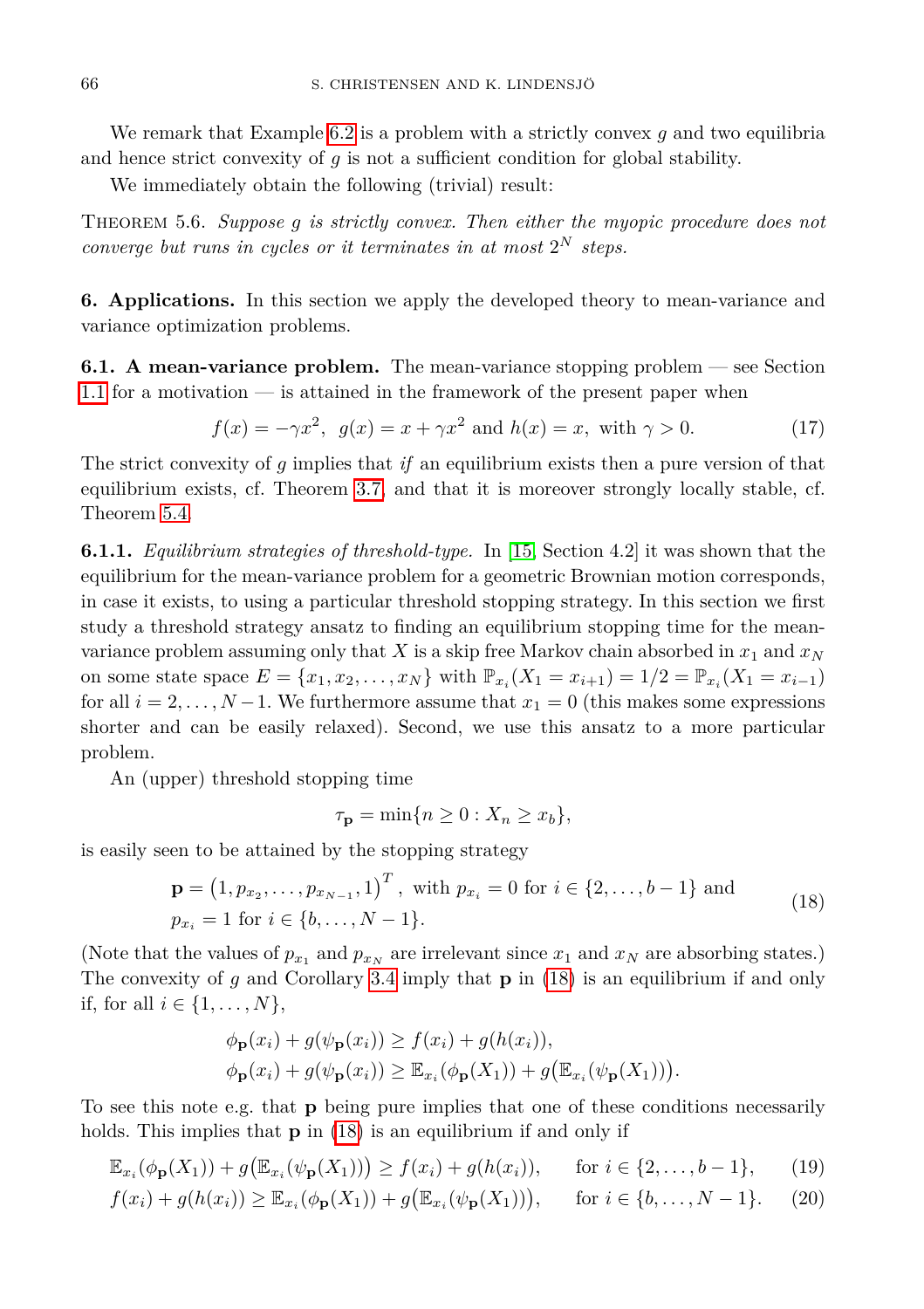To see this use the threshold structure of **p** and that  $x_1$  and  $x_N$  are absorbing. Now consider the function

$$
H(x_i, b) := \mathbb{E}_{x_i}(\phi_{\mathbf{p}}(X_1)) + g(\mathbb{E}_{x_i}(\psi_{\mathbf{p}}(X_1))) - f(x_i) - g(h(x_i)).
$$

Since **p** in [\(18\)](#page-13-2) is an equilibrium if and only if [\(19\)](#page-13-3) and [\(20\)](#page-13-4) hold it follows that

**p** in [\(18\)](#page-13-2) is an equilibrium if and only if

 $H(x_i, b) \ge 0$ , for  $i \in \{2, ..., b-1\}$  and  $H(x_i, b) \le 0$ , for  $i \in \{b, ..., N-1\}$ *.* (21)

Since  $x_1$  is absorbing we have

$$
\phi_{\mathbf{p}}(x_i) = \begin{cases} f(x_1) + (f(x_b) - f(x_1)) \Pr(i, b), & i \in \{1, ..., b - 1\} \\ f(x_i), & i \in \{b, ..., N\}, \end{cases}
$$

 $\text{for } \Pr(i, b) := \mathbb{P}_{x_i} \left( X_{\min\{n \geq 0: X_n \in \{x_1, x_b\}\}} = x_b \right) \text{ with } X_0 = x_i \in \{x_1, \ldots, x_b\}; \text{ where }$  $Pr(i, b)$  is determined by the recurrence relation  $Pr(i, b) = \frac{1}{2} Pr(i + 1, b) + \frac{1}{2} Pr(i - 1, b)$ for  $i \in \{2, ..., b-1\}$  with boundary conditions  $Pr(1, b) = 0$  and  $Pr(b, b) = 1$ , yielding

<span id="page-14-0"></span>
$$
\Pr(i, b) = \frac{i - 1}{b - 1}.
$$

Basic probability calculations now yield

$$
\mathbb{E}_{x_i}(\phi_{\mathbf{p}}(X_1)) = \begin{cases} f(x_1), & i = 1 \\ \frac{1}{2}\phi_{\mathbf{p}}(x_{i+1}) + \frac{1}{2}\phi_{\mathbf{p}}(x_{i-1}), & i \in \{2, ..., N-1\} \\ f(x_N), & i = N \end{cases}
$$

$$
= \begin{cases} f(x_1) + (f(x_b) - f(x_1))\frac{i-1}{b-1}, & i \in \{1, ..., b-1\} \\ \frac{1}{2}f(x_{b+1}) + \frac{1}{2}(f(x_1) + (f(x_b) - f(x_1))\frac{b-2}{b-1}, & i = b \\ \frac{1}{2}f(x_{i+1}) + \frac{1}{2}f(x_{i-1}), & i \in \{b+1, ..., N-1\} \\ f(x_N), & i = N. \end{cases}
$$

By using  $(17)$  and  $x_1 = 0$  this implies that

$$
\mathbb{E}_{x_i}(\phi_{\mathbf{p}}(X_1)) = \begin{cases}\n-\gamma x_b^2 \frac{i-1}{b-1}, & i \in \{1, \dots, b-1\} \\
-\frac{1}{2}\gamma x_{b+1}^2 - \frac{1}{2}\gamma x_b^2 \frac{b-2}{b-1}, & i = b \\
-\frac{1}{2}\gamma x_{i+1}^2 - \frac{1}{2}\gamma x_{i-1}^2, & i \in \{b+1, \dots, N-1\} \\
-\gamma x_N^2, & i = N.\n\end{cases}
$$

Analogously,

$$
\mathbb{E}_{x_i}(\psi_{\mathbf{p}}(X_1)) = \begin{cases} x_b \frac{i-1}{b-1}, & i \in \{1, \dots, b-1\} \\ \frac{1}{2}x_{b+1} + \frac{1}{2}x_b \frac{b-2}{b-1}, & i = b \\ \frac{1}{2}x_{i+1} + \frac{1}{2}x_{i-1}, & i \in \{b+1, \dots, N-1\} \\ x_N, & i = N. \end{cases}
$$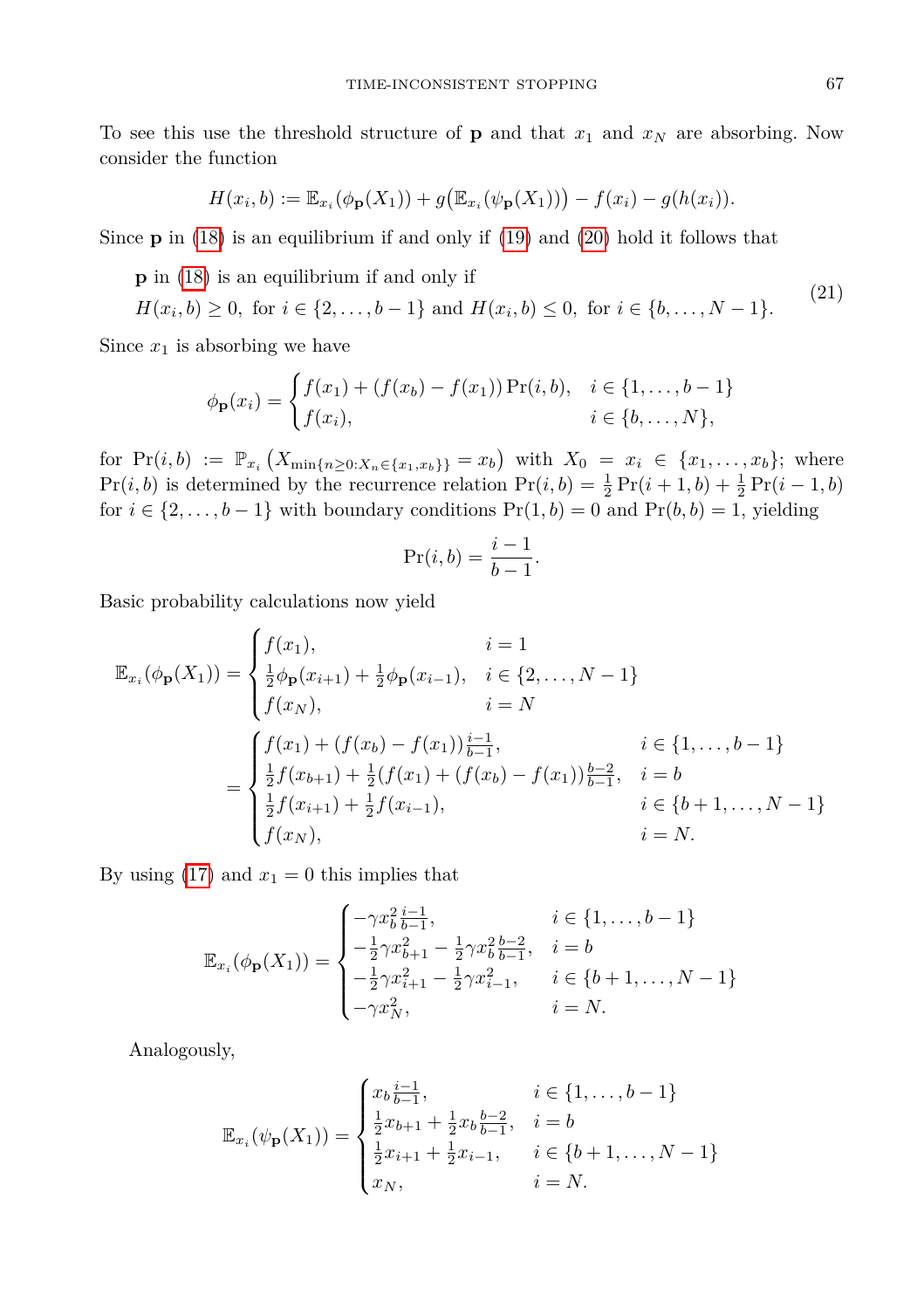Note also that  $-f(x_i) - g(h(x_i)) = -x_i$ . The observations above yield, with some calculations

$$
H(x_i, b) = \begin{cases} x_b \frac{i-1}{b-1} \left( 1 - \gamma x_b (1 - \frac{i-1}{b-1}) \right) - x_i, & i \in \{2, \dots, b-1\} \\ \frac{x_{b+1} (1 - \gamma x_{b+1})}{2} + \frac{x_b (1 - \gamma x_b)}{2} \frac{b-2}{b-1} + \gamma \frac{\left(x_{b+1} + x_b \frac{b-2}{b-1}\right)^2}{4} - x_b, & i = b \\ \frac{x_{i+1} + x_{i-1}}{2} - \frac{\gamma}{4} (x_{i+1} - x_{i-1})^2 - x_i, & i \in \{b+1, \dots, N-1\}. \end{cases}
$$

Using this explicit formula we can — for any  $N$ ,  $\gamma$  and further specification of the state space  $E$  — check if [\(21\)](#page-14-0) is satisfied for some  $\tilde{b} \in \{2, ..., N-1\}$ , in which case this  $\tilde{b}$ corresponds to an equilibrium. Moreover, if such a  $\hat{b}$  exists then the observations above imply that the corresponding equilibrium value function is

$$
J_{\hat{\mathbf{p}}}(x_i) = \phi_{\hat{\mathbf{p}}}(x_i) + g(\psi_{\hat{\mathbf{p}}}(x_i)) = \begin{cases} x_1 = 0, & i = 1 \\ H(x_i, \hat{b}) + x_i & i \in \{2, ..., b - 1\} \\ x_i & i \in \{b, ..., N\}, \end{cases}
$$

where  $\hat{\mathbf{p}}$  denotes the threshold strategy, cf. [\(18\)](#page-13-2), corresponding to *b*.

Let us now consider a specific example. Suppose  $\gamma = 0.07$  and that

<span id="page-15-3"></span>
$$
E = \{x_1, x_2, \dots, x_N\},\ \text{with}\ x_1 = 0, \ x_{i+1} - x_i = i/10 \text{ and } N = 18. \tag{22}
$$

The state space *E* is depicted in Figure [2.](#page-15-2) For this example we conclude from [\(21\)](#page-14-0) and the second picture in Figure [2](#page-15-2) that the threshold strategy [\(18\)](#page-13-2) with  $b = \tilde{b} = 16$  is an equilibrium. Figure [2](#page-15-2) also depicts the corresponding equilibrium value function together with the value for the strategy of always stopping immediately.

<span id="page-15-2"></span>

Fig. 2. First picture: A representation of the state space defined in  $(22)$  with  $N = 18$ . Second picture:  $i \mapsto H(x_i, b)$  for  $b = 16$ . Third picture: the equilibrium value function  $x_i \mapsto J_p(x_i)$ (dots) and  $x_i \mapsto x_i$  (dashed).

REMARK 6.1. The equilibrium value function in Figure [2](#page-15-2) looks very similar to the equilibrium value function for the geometric Brownian motion mean-variance stopping problem depicted in [\[15,](#page-22-1) Figure 2].

<span id="page-15-1"></span><span id="page-15-0"></span>**6.1.2.** *Counterexamples to uniqueness and existence.* In this section we show that one should not in general expect an equilibrium to be unique, not only in the trivial sense that more than one equilibrium strategy may exist, but also in the sense that these may correspond to different equilibrium value functions. We also show that one should not in general expect an equilibrium to exist.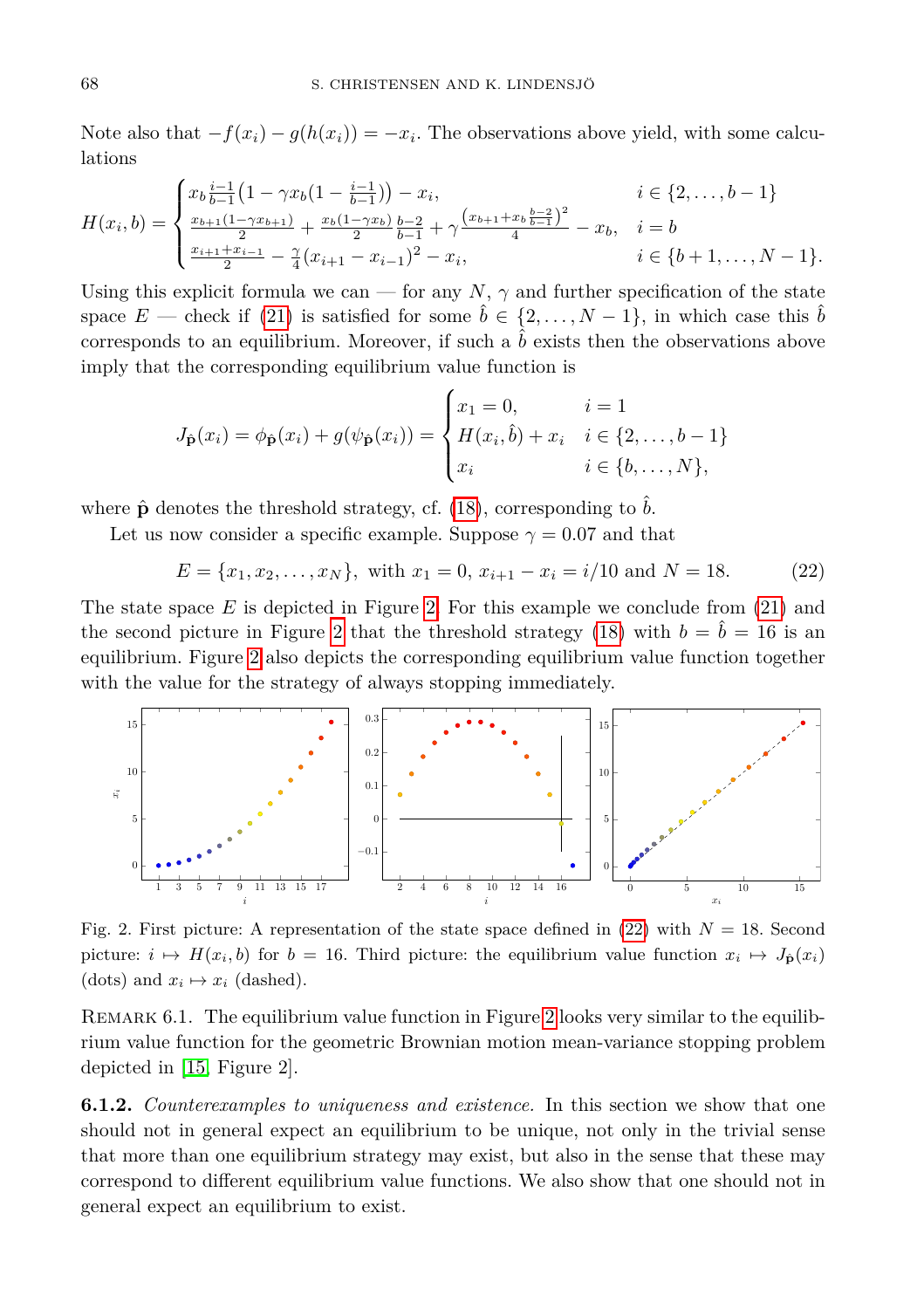<span id="page-16-0"></span>Example 6.2 (Two different equilibria). Consider the mean-variance problem — i.e. *f, g* and *h* as defined in [\(17\)](#page-13-5) — for some  $\gamma > 2$  and the Markov chain X defined in Figure [3.](#page-16-0)



Fig. 3. The Markov chain *X* in Example [6.2.](#page-15-1)

Let us show that  $\hat{\mathbf{p}} = (1, 1)^T$ , i.e. the strategy corresponding to always stopping immediately, is an equilibrium. Clearly,  $\phi_{\hat{\mathbf{p}}}(x_i) + g(\psi_{\hat{\mathbf{p}}}(x_i)) = f(x_i) + g(h(x_i)) = x_i$  for each *i*. Hence [\(4\)](#page-6-1) holds with equality for each *i*. Simple calculations give that  $\mathbb{E}_{x_1}(\phi_{\hat{\mathbf{p}}}(X_1))$  =  $\frac{-\gamma}{2}(2^2+1^2) = -\frac{5}{2}\gamma$  and  $\mathbb{E}_{x_1}(\psi_{\hat{\mathbf{p}}}(X_1)) = \frac{3}{2}$ . Hence,

$$
\mathbb{E}_{x_1}(\phi_{\hat{\mathbf{p}}}(X_1)) + g\big(\mathbb{E}_{x_1}(\psi_{\hat{\mathbf{p}}}(X_1))\big) = \frac{6-\gamma}{4} < 1 = f(x_1) + g(h(x_1)).
$$

Hence,  $(5)$  holds for  $i = 1$ . Moreover,  $(5)$  holds also for  $x_2$  since this is an absorbing state. It thus follows from Corollary [3.4](#page-7-2) that  $\hat{\mathbf{p}}$  is an equilibrium. The corresponding equilibrium value is easily found to be  $J_{\hat{\mathbf{p}}} = (1,2)^T$ . With similar calculations it can be shown that also  $\tilde{\mathbf{p}} = (0,1)^T$ , i.e. waiting until the value 2 is reached, is an equilibrium with corresponding equilibrium value function  $J_{\tilde{\mathbf{p}}} = (2, 2)^T$ .

<span id="page-16-2"></span><span id="page-16-1"></span>EXAMPLE 6.3 (No equilibrium). Consider the mean-variance problem with  $\gamma = 1$  for the skip free Markov chain *X* defined in Figure [4.](#page-16-1)



Fig. 4. The Markov chain *X* in Example [6.3.](#page-16-2)

Since  $g$  is strictly convex — implying that if an equilibrium exists then a pure equi-librium exists, cf. Theorem [3.7](#page-8-0) — and  $x_1$  and  $x_N$  are absorbing it follows that verifying that the strategies  $(i)$ – $(iv)$  below are not equilibrium strategies corresponds to verifying that this problem has no equilibrium. From the calculations below and the strict convexity of *g* it is easy to see that a myopic adjustment process for this problem does not converge but instead — regardless of the initial value  $p_0$  — runs in a cycle according to  $(i) \rightarrow (ii) \rightarrow (iii) \rightarrow (iv) \rightarrow (i)$  and so on as long as it is allowed to run.

(i)  $\mathbf{p} = (1, 1, 1, 1)^T$ : First,  $\phi_{\mathbf{p}}(x_2) + g(\psi_{\mathbf{p}}(x_2)) = f(x_2) + g(h(x_2)) = x_2 = 0.52$ . Second,  $\mathbb{E}_{x_2}(\phi_{\mathbf{p}}(X_1)) = \frac{1}{2}f(x_1) + \frac{1}{2}f(x_3) \approx -0.3211$  and  $\mathbb{E}_{x_2}(\psi_{\mathbf{p}}(X_1)) = \frac{1}{2}h(x_1) + \frac{1}{2}h(x_3) \approx$ 0.5450; which gives  $\mathbb{E}_{x_2}(\overline{\phi_p}(X_1)) + g(\mathbb{E}_{x_2}(\psi_p(X_1))) \approx 0.5210$ . Hence, deviating by not stopping is optimal at  $x = 2$  and this is therefore not an equilibrium (cf. e.g. Theorem [3.1\)](#page-6-6).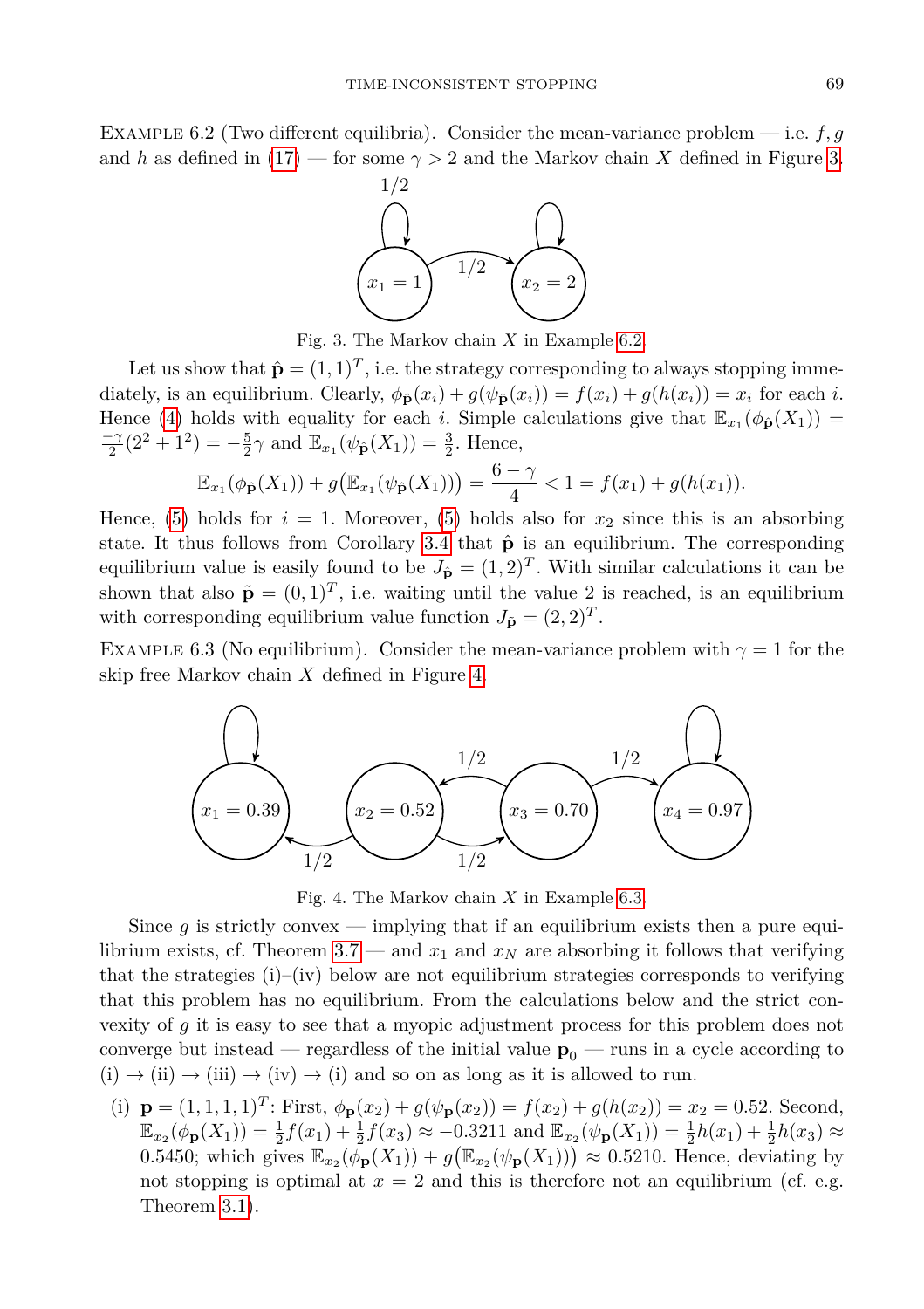(ii)  $\mathbf{p} = (1, 0, 1, 1)^T$ : First,  $\phi_{\mathbf{p}}(x_3) + g(\psi_{\mathbf{p}}(x_3)) = f(x_3) + g(h(x_3)) = x_3 = 0.70$ . Second,  $\mathbb{E}_{x_3}(\phi_{\mathbf{p}}(X_1)) = \frac{1}{2}f(x_4) + \frac{1}{2}(\frac{1}{2}f(x_1) + \frac{1}{2}f(x_3)) \approx -0.6310$  and  $\mathbb{E}_{x_3}(\psi_{\mathbf{p}}(X_1)) =$  $\frac{1}{2}h(x_4) + \frac{1}{2}(\frac{1}{2}h(x_1) + \frac{1}{2}h(x_3)) \approx 0.7575$ ; which gives

$$
\mathbb{E}_{x_3}(\phi_{\mathbf{p}}(X_1)) + g\big(\mathbb{E}_{x_2}(\psi_{\mathbf{p}}(X_1))\big) \approx 0.7003.
$$

Hence, this is not an equilibrium.

(iii)  $\mathbf{p} = (1, 0, 0, 1)^T$ : First,  $\phi_{\mathbf{p}}(x_2) = \Pr(2, 4) f(x_4) + (1 - \Pr(2, 4)) f(x_1) \approx -0.4150$ (where  $Pr(2, 4) = \frac{1}{3}$ , cf. Section [6.1.1\)](#page-13-6) and

$$
\psi_{\mathbf{p}}(x_2) = \Pr(2, 4)h(x_4) + (1 - \Pr(2, 4))h(x_1) \approx 0.5833.
$$

Hence,  $\phi_{\mathbf{p}}(x_2) + g(\psi_{\mathbf{p}}(x_2)) \approx 0.5086$ . Second,  $f(x_2) + g(h(x_2)) = x_2 = 0.52$ . Hence, this is not an equilibrium.

(iv)  $\mathbf{p} = (1, 1, 0, 1)^T$ : First,  $\phi_{\mathbf{p}}(x_3) = \frac{1}{2}f(x_2) + \frac{1}{2}f(x_4) \approx -0.6057$  and  $\psi_{\mathbf{p}}(x_3) = \frac{1}{2}h(x_2) +$  $\frac{1}{2}h(x_4) \approx 0.7450$ . Hence,  $\phi_{\mathbf{p}}(x_3) + g(\psi_{\mathbf{p}}(x_3)) \approx 0.6944$ . Second,  $f(x_3) + g(h(x_3)) =$  $x_3 = 0.70$ . Hence, this is not an equilibrium.

<span id="page-17-0"></span>**6.2. A variance problem.** The variance problem is defined by setting  $J_{\tau}(X_{\tau})$  =  $\text{Var}_x(X_\tau)$  in [\(1\)](#page-0-0) which in our framework is attained when

<span id="page-17-1"></span>
$$
f(x) := x^2
$$
,  $g(x) = -x^2$  and  $h(x) = x$ . (23)

The equilibrium approach to the variance stopping problem for a geometric Brownian motion was studied in [\[15,](#page-22-1) Section 4.1]. Optimal variance problems are also studied in e.g. [\[11,](#page-21-11) [12,](#page-22-19) [24,](#page-22-20) [25,](#page-22-21) [41\]](#page-23-21).

From Corollary [4.4](#page-10-4) and the concavity of *g* it follows that an equilibrium always exists for the variance problem. Let us now consider a symmetric random walk *X* on the state space

$$
E = \{x_0, x_1, \dots, x_{M-1}, x_M\} = \{0, 1, \dots, M-1, M\},\
$$

where  $x_0$  is absorbing and  $x_M$  is reflecting, for some natural number  $M$ . Note that the number of states is  $N = M + 1$ . Let us try the ansatz that the equilibrium is of the kind

<span id="page-17-2"></span>
$$
\mathbf{p} = (1, 0, \dots, 0, p)^T \tag{24}
$$

for some  $p \in [0,1]$  to be determined. Similarly to Section [6.1](#page-13-1) we find that

$$
Pr(i) := \mathbb{P}_{x_i}\big(X_{\min\{n\geq 0:X_n\in\{x_0,x_M\}\}} = x_M\big) = \frac{i}{M}.
$$

Since *p* is the probability of stopping at  $x_M$ , using [\(23\)](#page-17-1), [\(24\)](#page-17-2) and since  $x_0 = 0$  is absorbing, we find

$$
\phi_{\mathbf{p}}(x_M) = pM^2 + (1-p)\Pr(M-1)\phi_{\mathbf{p}}(x_M).
$$

This implies that

$$
\phi_{\mathbf{p}}(x_M) = \frac{pM^2}{1 - (1 - p)\Pr(M - 1)} = \frac{pM^3}{M - (1 - p)(M - 1)}.
$$

Since  $x_M$  is reflecting it follows that

$$
\mathbb{E}_{x_M}(\phi_{\mathbf{p}}(X_1)) = \phi_{\mathbf{p}}(x_{M-1}).
$$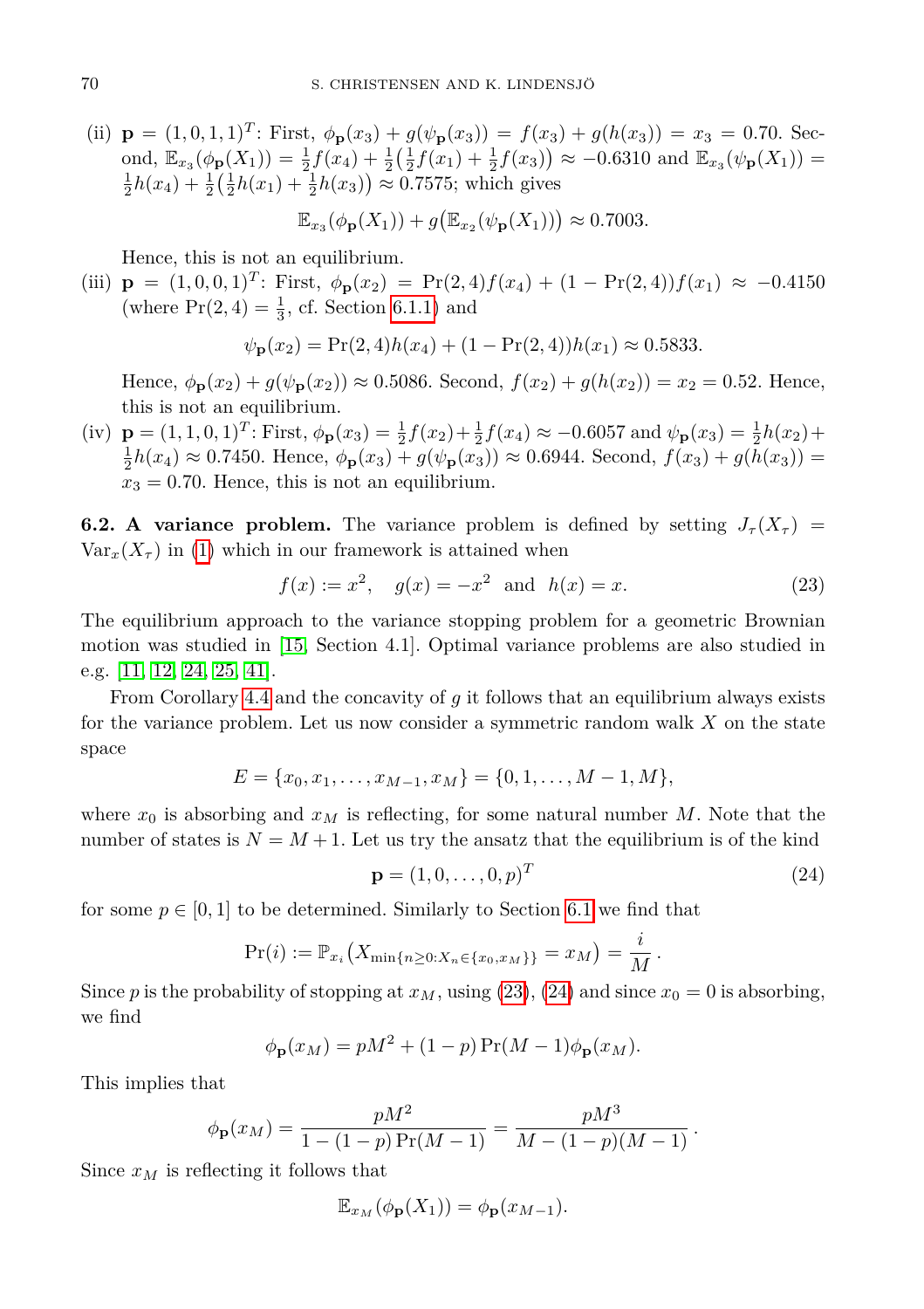It is similarly found that

$$
\phi_{\mathbf{p}}(x_i) = \Pr(i)\phi_{\mathbf{p}}(x_M), \text{ for all } i,
$$
  

$$
\mathbb{E}_{x_i}(\phi_{\mathbf{p}}(X_1)) = \phi_{\mathbf{p}}(x_i), \text{ for all } i \neq M.
$$

Putting everything together yields

$$
\phi_{\mathbf{p}}(x_i) = \frac{ipM^2}{M - (1 - p)(M - 1)}, \text{ for all } i,
$$

$$
\mathbb{E}_{x_i}(\phi_{\mathbf{p}}(X_1)) = \begin{cases} \frac{ipM^2}{M - (1 - p)(M - 1)}, & i \neq M \\ \frac{(M - 1)pM^2}{M - (1 - p)(M - 1)}, & i = M. \end{cases}
$$

Similar calculations yield

$$
\psi_{\mathbf{p}}(x_i) = \frac{ipM}{M - (1 - p)(M - 1)}, \text{ for all } i,
$$
  

$$
\mathbb{E}_{x_i}(\psi_{\mathbf{p}}(X_1)) = \begin{cases} \frac{ipM}{M - (1 - p)(M - 1)}, & i \neq M \\ \frac{(M - 1)pM}{M - (1 - p)(M - 1)}, & i = M. \end{cases}
$$

Using the findings above it is easy to verify: (i) condition [\(4\)](#page-6-1) is satisfied for all *i* and all  $p$  (note that this corresponds to the fact that the variance is always non-negative), (ii) condition [\(5\)](#page-6-2) holds with equality for  $i \neq M$ , (iii) condition [\(6\)](#page-6-3) holds with equality for  $i = M$  if and only if  $p = \frac{1}{M+1}$  (the inequality in condition [\(6\)](#page-6-3) is of course trivially satisfied), and (iv) condition [\(5\)](#page-6-2) holds for  $p = \frac{1}{M+1}$  and  $i = M$ . Hence, Corollary [3.5](#page-7-3) implies that the strategy

<span id="page-18-0"></span>
$$
\hat{\mathbf{p}} = (1, 0, \dots, 0, \frac{1}{M+1})^T,
$$
\n(25)

is an equilibrium. Simple calculations imply that [\(25\)](#page-18-0) corresponds to

$$
\phi_{\hat{\mathbf{p}}}(x_i) = \frac{iM}{2}, \quad \text{for all } i, \qquad \psi_{\hat{\mathbf{p}}}(x_i) = \frac{i}{2}, \quad \text{for all } i,
$$

$$
\mathbb{E}_{x_i}(\phi_{\hat{\mathbf{p}}}(X_1)) = \begin{cases} \frac{iM}{2}, & i \neq M \\ \frac{(M-1)M}{2}, & i = M, \end{cases} \qquad \mathbb{E}_{x_i}(\psi_{\hat{\mathbf{p}}}(X_1)) = \begin{cases} \frac{i}{2}, & i \neq M \\ \frac{M-1}{2}, & i = M. \end{cases}
$$

The corresponding equilibrium value function is

$$
J_{\hat{\mathbf{p}}}(x_i) = \frac{iM}{2} - \left(\frac{i}{2}\right)^2, \text{ for all } i.
$$

The equilibrium value function in the case  $M = 100$  is depicted in Figure [5.](#page-18-1)

<span id="page-18-1"></span>We remark that for mixed equilibria one should not in general expect equilibrium stability. This can be made rigorous in this example: If we consider  $\hat{\mathbf{p}}^{\epsilon}$  by just changing  $\hat{p}_M$  to  $\hat{p}_M^{\epsilon} = \frac{1}{M+1} + \epsilon$ , the myopic adjustment process can be found explicitly using the calculations above. Indeed, for small enough  $\epsilon,$ 

$$
\bar{\Gamma}(\hat{\mathbf{p}}^{\epsilon})_x = \begin{cases} \hat{p}_x, & x \neq M, \\ \hat{p}_M - \frac{(M-1)}{2} \epsilon, & x = M. \end{cases}
$$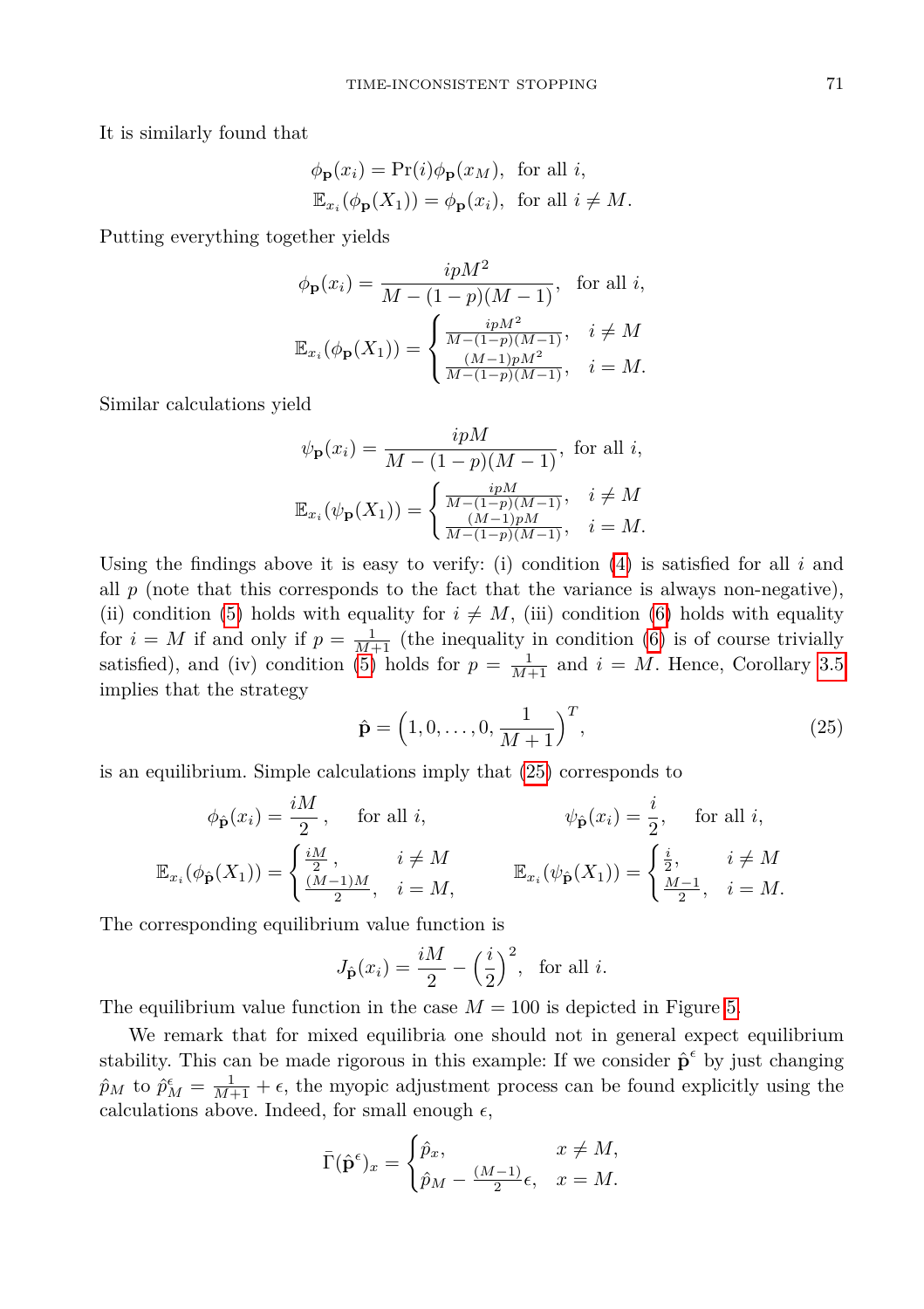

Fig. 5. The equilibrium value function  $x_i \mapsto J_{\hat{\mathbf{p}}}(x_i)$  for  $M = 100$ .

Therefore, in case  $M \geq 3$ , iterating this, we see that the myopic adjustment process cannot converge to the fixed point  $\hat{\mathbf{p}}$  and it does in fact not converge at all (at least when  $M = 3$ ). Hence,  $\hat{\bf p}$  is not locally stable. The observation that (local) stability does not hold here is in line with other findings in the literature on games. Indeed, mixed equilibria are often found to have an unstable behavior. The next easy example, however, shows that this is not always the case:

<span id="page-19-2"></span>Example 6.4 (A globally stable mixed equilibrium). Consider the variance problem for the Markov chain defined in Figure [6.](#page-19-1) Similarly to the variance problem above it is easily verified that  $\hat{\mathbf{p}} = (1, 1/3)$  is the only equilibrium and furthermore

$$
\bar{\Gamma}(p_1, p_2) = \left(1, \frac{1-p_2}{2}\right)
$$

<span id="page-19-1"></span>which is obviously a contraction with fixed point  $(1, 1/3)$ , so that the equilibrium is globally stable.



Fig. 6. The Markov chain *X* in Example [6.4.](#page-19-2)

<span id="page-19-0"></span>**7. Discussion and relation to the literature.** The definitions of pure and mixed strategies as well as the equilibrium definition of the present paper are in line with the definitions of [\[3\]](#page-21-1) which studies mean-standard deviation and mean-variance stopping in a discrete time framework. A pure stopping strategy for continuous time is in [\[13,](#page-22-0) [15\]](#page-22-1) defined as the entry time into a set in the state space. The stopping strategies considered in [\[28,](#page-22-7) [29,](#page-22-12) [30,](#page-22-10) [31\]](#page-22-9) are of the same type. Noticing that a pure stopping strategy **p** corresponds to

$$
\tau_{\mathbf{p}} = \min\big\{n \ge 0 : X_n \in \{x \in E : \mathbf{p}_x = 1\}\big\},\
$$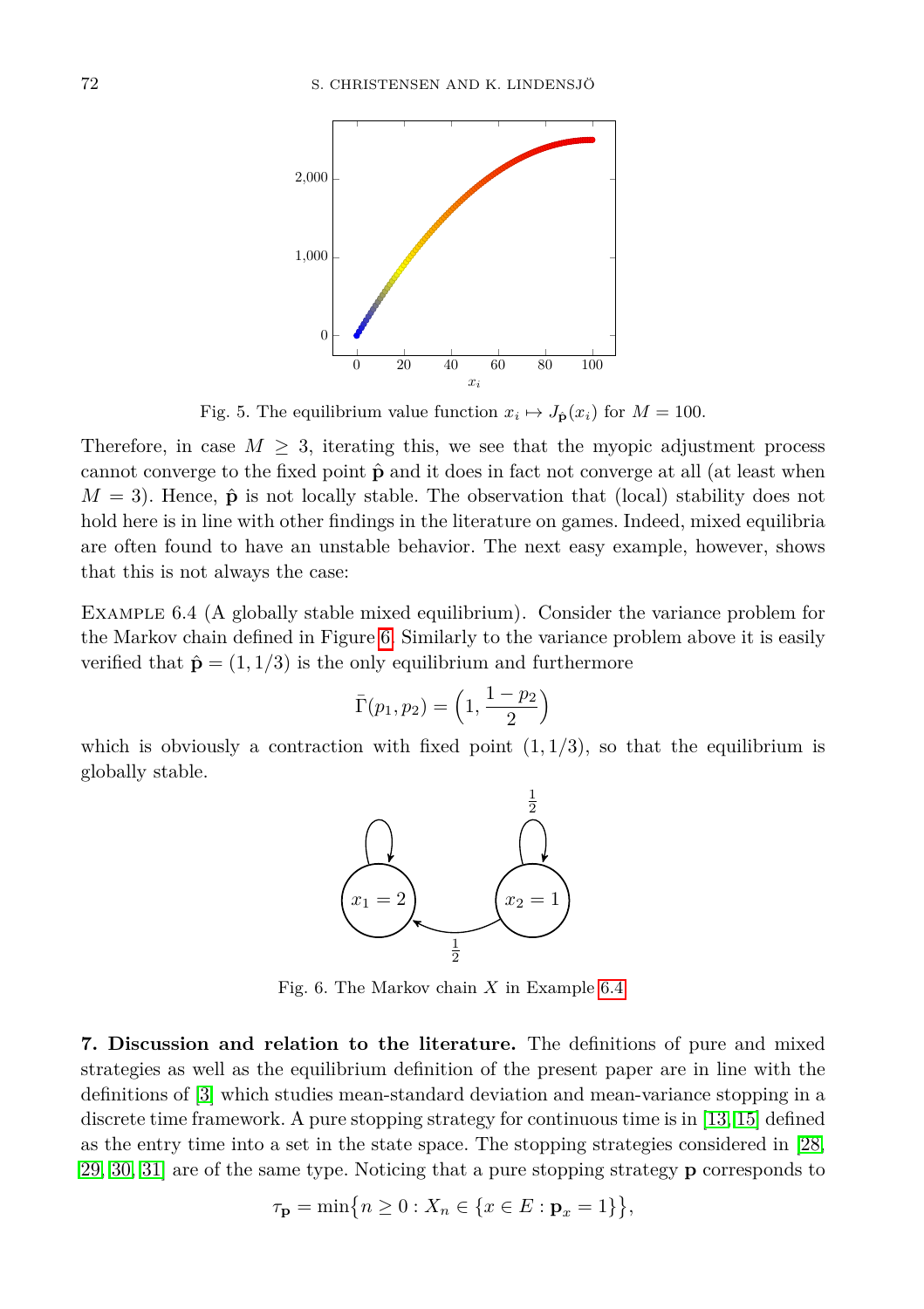we see that our definition is in line with the literature. A mixed stopping strategy for continuous time is in [\[15\]](#page-22-1) defined as the first stopping time of an *X*-associated Cox process, which is a natural continuous time interpretation of the definition of a mixed stopping strategy in the present paper; see [\[15,](#page-22-1) Section 2.1] for further arguments. The continuous time mixed equilibrium in [\[15\]](#page-22-1) corresponds to a first order condition whose interpretation is in line with the present paper in the sense that a stopping strategy is an equilibrium if it is at no *x* desirable to deviate from the equilibrium by using an alternative probability for stopping at *x*. The equilibrium definition in [\[13\]](#page-22-0) is analogous but in a framework considering only pure strategies. Further comparisons of definitions in the literature on time-inconsistent stopping is found in e.g. [\[13,](#page-22-0) [15\]](#page-22-1).

In [\[31\]](#page-22-9) a non-exponential discounting stopping problem in discrete time for stopping strategies that correspond to pure strategies in the sense of the present paper is studied and a method for finding equilibria similar to the myopic adjustment process, there called a fixed-point iteration, is used to establish equilibrium existence. The equilibrium definition of [\[31\]](#page-22-9) differs from that of the present paper in the sense that it is not possible to deviate at *x* from a proposed equilibrium stopping strategy if it suggests stopping at *x*, and hence the strategy of always stopping immediately is necessarily an equilibrium, see also the discussion in [\[15,](#page-22-1) Section 2.1]. Similar frameworks and approaches to finding equilibria for time-inconsistent stopping problems in continuous time are studied in [\[28,](#page-22-7) [29,](#page-22-12) [30\]](#page-22-10). We also note that a similar iteration approach is used to finding equilibria for a portfolio selection problem in [\[17,](#page-22-22) Example 4].

**A. Technical results.** In this section we derive properties for the function  $\phi_{\bf p}$  defined in [\(2\)](#page-4-3). Analogous results are of course true for  $\psi_{\mathbf{p}}$  defined in (2).

<span id="page-20-0"></span>LEMMA A.1. For each  $p$  and  $x$ ,

$$
\phi_p(x) = p_x f(x) + (1 - p_x) \mathbb{E}_x(\phi_p(X_1)).
$$

*Proof.* This follows from the definitions of **p** and  $\tau_p$ .

<span id="page-20-2"></span>Lemma A.2. *For each p and x, the following identities hold*:

$$
\phi_p(x) = \mathbb{E}_x \Big( I_{\{\tau_p < \infty\}} \sum_{i \in \mathbb{N}_0} \prod_{j=1}^i (1 - p_{X_{j-1}}) p_{X_i} f(X_i) + I_{\{\tau_p = \infty\}} \lim_{n \to \infty} f(X_n) \Big),
$$
\n
$$
\mathbb{E}_x(\phi_p(X_1)) = \mathbb{E}_x \Big( I_{\{\tau_p < \infty\}} \sum_{i \in \mathbb{N}} \prod_{j=2}^i (1 - p_{X_{j-1}}) p_{X_i} f(X_i) + I_{\{\tau_p = \infty\}} \lim_{n \to \infty} f(X_n) \Big),
$$

*where we use the convention*  $\prod_{j=k}^{l}$  := 1 *for l* < *k. Moreover, the functions* 

 $p \in [0,1]^N \mapsto \phi_p(x)$ ,  $p \in [0,1]^N \mapsto \mathbb{E}_x(\phi_p(X_1))$ 

*are, for each fixed*  $x \in E$ *, continuous.* 

<span id="page-20-1"></span>*Proof.* Using the notation [\(2\)](#page-4-3), Fubini's Theorem and Assumption [2.8](#page-4-2) we immediately obtain the identities. Recall that  $\phi_{\bf p}$  is independent of the choice of  $p_x$  for each absorbing state  $x \in E$ . The continuity follows from majorized convergence.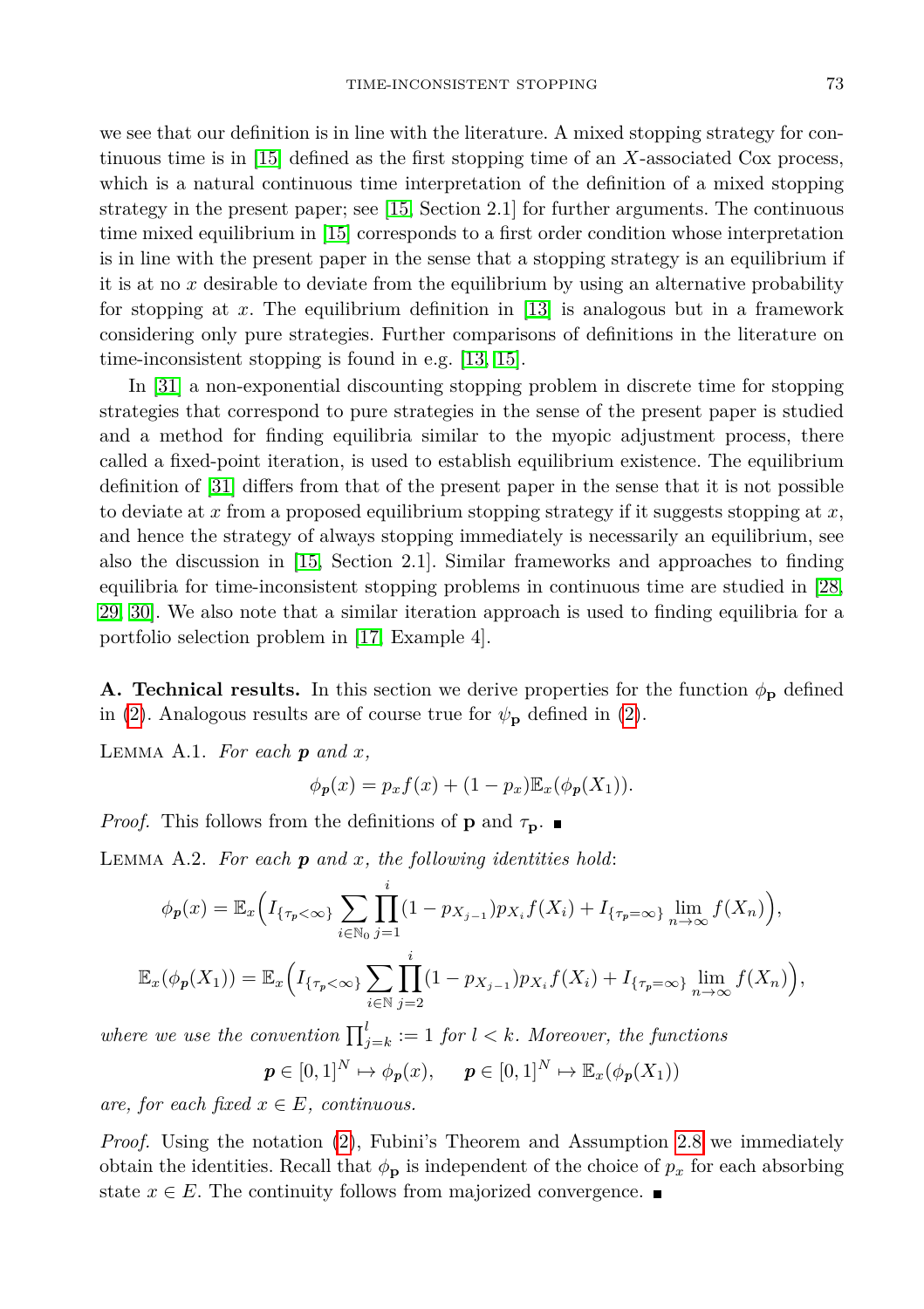LEMMA A.3. *Consider a function*  $\phi : E \to \mathbb{R}$  *and a vector*  $p \in [0,1]^N$  *with*  $p_x > 0$  *for*  $\mathbf{a}$ *each absorbing state*  $x \in E$  *and suppose* 

$$
\phi(x) = p_x f(x) + (1 - p_x) \mathbb{E}_x(\phi(X_1)), \quad \text{for each } x \in E,
$$
\n
$$
(26)
$$

*then*

<span id="page-21-12"></span> $\phi(x) = \phi_p(x)$ , *for each*  $x \in E$ .

*Proof.* Note that  $\tau_{\bf p} < \infty$  a.s. Repeated substitution in [\(26\)](#page-21-12) and the Markov property give, with a slight abuse of notation,

$$
\phi(x) = p_x f(x) + (1 - p_x) \mathbb{E}_x(\phi(X_1)) = \mathbb{E}_x \Big( \sum_{i \in \mathbb{N}_0} \prod_{j=1}^i (1 - p_{X_{j-1}}) p_{X_i} f(X_i) \Big).
$$

Now use Lemma [A.2.](#page-20-2)  $\blacksquare$ 

<span id="page-21-9"></span>LEMMA A.4. *If*  $g : \mathbb{R} \to \mathbb{R}$  *is a convex function then* 

$$
q \mapsto (c_1q + c_2(1-q) + g(c_3q + c_4(1-q))
$$

*is a convex function, for any constants*  $c_1, \ldots, c_4$ . The analogous result holds in the case *g is concave.*

*Proof.* Follows directly from the definition convexity/concavity. ■

## **References**

- <span id="page-21-7"></span>[\[1\]](http://dx.doi.org/10.3934/mcrf.2019025) I. Alia, *A non-exponential discounting time-inconsistent stochastic optimal control problem for jump-diffusion*, Math. Control Relat. Fields 9 (2019), 541–570.
- <span id="page-21-8"></span>[\[2\]](http://dx.doi.org/10.1007/s10479-018-2778-2) Ł. Balbus, A. Jaśkiewicz, A. S. Nowak, *Markov perfect equilibria in a dynamic decision model with quasi-hyperbolic discounting*. Ann. Oper. Res. 53 (2019), 309–333.
- <span id="page-21-1"></span>[\[3\]](http://dx.doi.org/10.1137/18M1216432) E. Bayraktar, J. Zhang, Z. Zhou, *Time consistent stopping for the mean-standard deviation problem—the discrete time case*, SIAM J. Financial Math. 10 (2019), 667–697.
- <span id="page-21-6"></span>[\[4\]](http://dx.doi.org/10.1111/mafi.12293) E. Bayraktar, J. Zhang, Z. Zhou, *Equilibrium concepts for time-inconsistent stopping problems in continuous time*, Math. Finance, to appear.
- <span id="page-21-2"></span>[\[5\]](http://dx.doi.org/10.1137/130914139) A. Bensoussan, K. Wong, S. C. P. Yam, S.-P. Yung, *Time-consistent portfolio selection under short-selling prohibition. From discrete to continuous setting*, SIAM J. Financial Math. 5 (2014), 153–190.
- <span id="page-21-3"></span>[\[6\]](http://dx.doi.org/10.1111/j.0960-1627.2005.00218.x) T. R. Bielecki, H. Jin, S. R. Pliska, X. Y. Zhou, *Continuous-time mean-variance portfolio selection with bankruptcy prohibition*, Math. Finance 15 (2005), 213–244.
- <span id="page-21-5"></span>[\[7\]](http://dx.doi.org/10.1007/s00780-017-0327-5) T. Björk, M. Khapko, A. Murgoci, *On time-inconsistent stochastic control in continuous time*, Finance Stoch. 21 (2017), 331–360.
- <span id="page-21-0"></span>[\[8\]](http://dx.doi.org/10.1007/s00780-014-0234-y) T. Björk, A. Murgoci, *A theory of Markovian time-inconsistent stochastic control in discrete time*, Finance Stoch. 18 (2014), 545–592.
- <span id="page-21-4"></span>[\[9\]](http://dx.doi.org/10.1111/j.1467-9965.2011.00515.x) T. Björk, A. Murgoci, X. Y. Zhou, *Mean-variance portfolio optimization with state-dependent risk aversion*, Math. Finance 24 (2014), 1–24.
- <span id="page-21-10"></span>[\[10\]](http://dx.doi.org/10.1006/jeth.1997.2319) T. Börgers, R. Sarin, *Learning through reinforcement and replicator dynamics*, J. Econom. Theory 77 (1997), 1–14.
- <span id="page-21-11"></span>[\[11\]](http://dx.doi.org/10.1017/S0021900200113178) B. Buonaguidi, *A remark on optimal variance stopping problems*, J. Appl. Probab. 52 (2015), 1187–1194.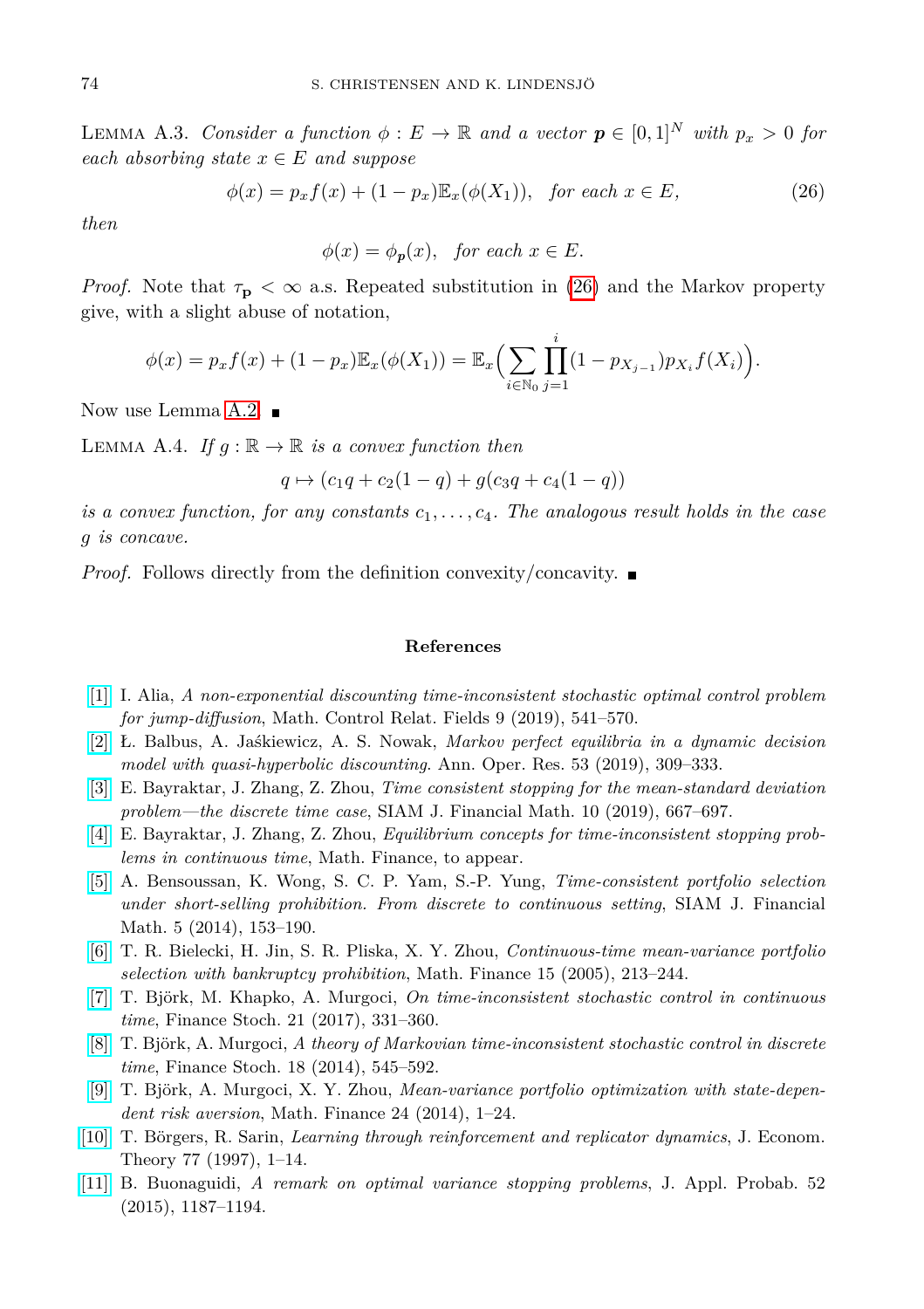- <span id="page-22-19"></span>[\[12\]](http://dx.doi.org/10.1080/07474946.2018.1427979) B. Buonaguidi, A. Mira, *Some optimal variance stopping problems revisited with an application to the Italian Ftse-Mib stock index*, Sequential Anal. 37 (2018), 90–101.
- <span id="page-22-0"></span>[\[13\]](http://dx.doi.org/10.1137/17M1153029) S. Christensen, K. Lindensjö, *On finding equilibrium stopping times for time-inconsistent Markovian problems*, SIAM J. Control Optim. 56 (2018), 4228–4255.
- <span id="page-22-14"></span>[14] S. Christensen, K. Lindensjö, *Moment constrained optimal dividends: precommitment & consistent planning*, [arXiv:1909.10749.](http://arxiv.org/abs/1909.10749)
- <span id="page-22-1"></span>[\[15\]](http://dx.doi.org/10.1016/j.spa.2019.08.010) S. Christensen, K. Lindensjö, *On time-inconsistent stopping problems and mixed strategy stopping times*, Stochastic Process. Appl. 130 (2020), 2886–2917.
- <span id="page-22-2"></span>[\[16\]](http://dx.doi.org/10.1007/s00780-012-0189-9) C. Czichowsky, *Time-consistent mean-variance portfolio selection in discrete and continuous time*, Finance Stoch. 17 (2013), 227–271.
- <span id="page-22-22"></span>[17] Ł. Delong, *Time-inconsistent stochastic optimal control problems in insurance and finance*, Warsaw School of Economics, Collegium of Economic Analysis Annals 51 (2018), 229–254.
- <span id="page-22-3"></span>[\[18\]](http://dx.doi.org/10.1080/15326349.2014.967531) Ł. Delong, A. Pelsser, *Instantaneous mean-variance hedging and Sharpe ratio pricing in a regime-switching financial model*, Stoch. Models 31 (2015), 67–97.
- <span id="page-22-5"></span>[\[19\]](http://dx.doi.org/10.1111/j.1467-9965.1992.tb00032.x) J. B. Detemple, F. Zapatero, *Optimal consumption-portfolio policies with habit formation*, Math. Finance 2 (1992), 251–274.
- <span id="page-22-13"></span>[20] J. Duraj, *Optimal stopping with general risk preferences*, SSRN preprint 2897765, 2017.
- <span id="page-22-6"></span>[\[21\]](http://dx.doi.org/10.1137/070686998) N. Englezos, I. Karatzas, *Utility maximization with habit formation: Dynamic programming and stochastic PDEs*, SIAM J. Control Optim. 48 (2009), 481–520.
- <span id="page-22-17"></span>[22] I. Erev, A. E. Roth, *Predicting how people play games: Reinforcement learning in experimental games with unique, mixed strategy equilibria*, Amer. Economic Review 88 (1998), 848–881.
- <span id="page-22-15"></span>[\[23\]](http://dx.doi.org/10.1073/pnas.38.2.121) K. Fan, *Fixed-point and minimax theorems in locally convex topological linear spaces*, Proc. Nat. Acad. Sci. 38 (1952), 121–126.
- <span id="page-22-20"></span>[\[24\]](http://dx.doi.org/10.1016/j.spa.2019.07.001) K. S. T. Gad, P. Matomäki, *Optimal variance stopping with linear diffusions*, Stoch. Process. Appl. 130 (2020), 2349–2383.
- <span id="page-22-21"></span>[\[25\]](http://dx.doi.org/10.1017/S0001867800007734) K. S. T. Gad, J. L. Pedersen, *Variance optimal stopping for geometric Lévy processes*, Adv. in Appl. Probab. 47 (2015), 128–145.
- <span id="page-22-4"></span>[\[26\]](http://dx.doi.org/10.1016/j.insmatheco.2013.09.002) L. He, Z. Liang, *Optimal investment strategy for the DC plan with the return of premiums clauses in a mean-variance framework*, Insurance Math. Econom. 53 (2013), 643–649.
- <span id="page-22-11"></span>[\[27\]](http://dx.doi.org/10.1137/18M1174738) X. D. He, S. Hu, J. Obłój, X. Y. Zhou, *Optimal exit time from casino gambling: strategies of precommitted and naive gamblers*, SIAM J. Control Optim. 57 (2019), 1845–1868.
- <span id="page-22-7"></span>[\[28\]](http://dx.doi.org/10.1007/s00780-017-0350-6) Y.-J. Huang, A. Nguyen-Huu, *Time-consistent stopping under decreasing impatience*, Finance Stoch. 22 (2018), 69–95.
- <span id="page-22-12"></span>[\[29\]](http://dx.doi.org/10.1111/mafi.12224) Y.-J. Huang, A. Nguyen-Huu, X. Y. Zhou, *General stopping behaviors of naive and noncommitted sophisticated agents, with application to probability distortion*, Math. Finance 30 (2020), 310–340.
- <span id="page-22-10"></span>[30] Y.-J. Huang, X. Yu, *Optimal stopping under model ambiguity: a time-consistent equilibrium approach*, [arXiv:1906.01232.](http://arxiv.org/abs/1906.01232)
- <span id="page-22-9"></span>[\[31\]](http://dx.doi.org/10.1137/17M1139187) Y.-J. Huang, Z. Zhou, *The optimal equilibrium for time-inconsistent stopping problems—the discrete-time case*, SIAM J. Control Optim. 57 (2019), 590–609.
- <span id="page-22-8"></span>[\[32\]](http://dx.doi.org/10.1111/mafi.12229) Y.-J. Huang, Z. Zhou, *Optimal equilibria for time-inconsistent stopping problems in continuous time*, Math. Finance 30 (2020), 1103–1134.
- <span id="page-22-16"></span>[\[33\]](http://dx.doi.org/10.1287/moor.2020.1066) Y.-J. Huang, Z. Zhou, *Strong and weak equilibria for time-inconsistent stochastic control in continuous time*, Math. Oper. Res., to appear.
- <span id="page-22-18"></span>[\[34\]](http://dx.doi.org/10.1016/S0899-8256(02)00007-6) M. Kosfeld, E. Droste, M. Voorneveld, *A myopic adjustment process leading to best-reply matching*, Games Econom. Behav. 40 (2002), 270–298.